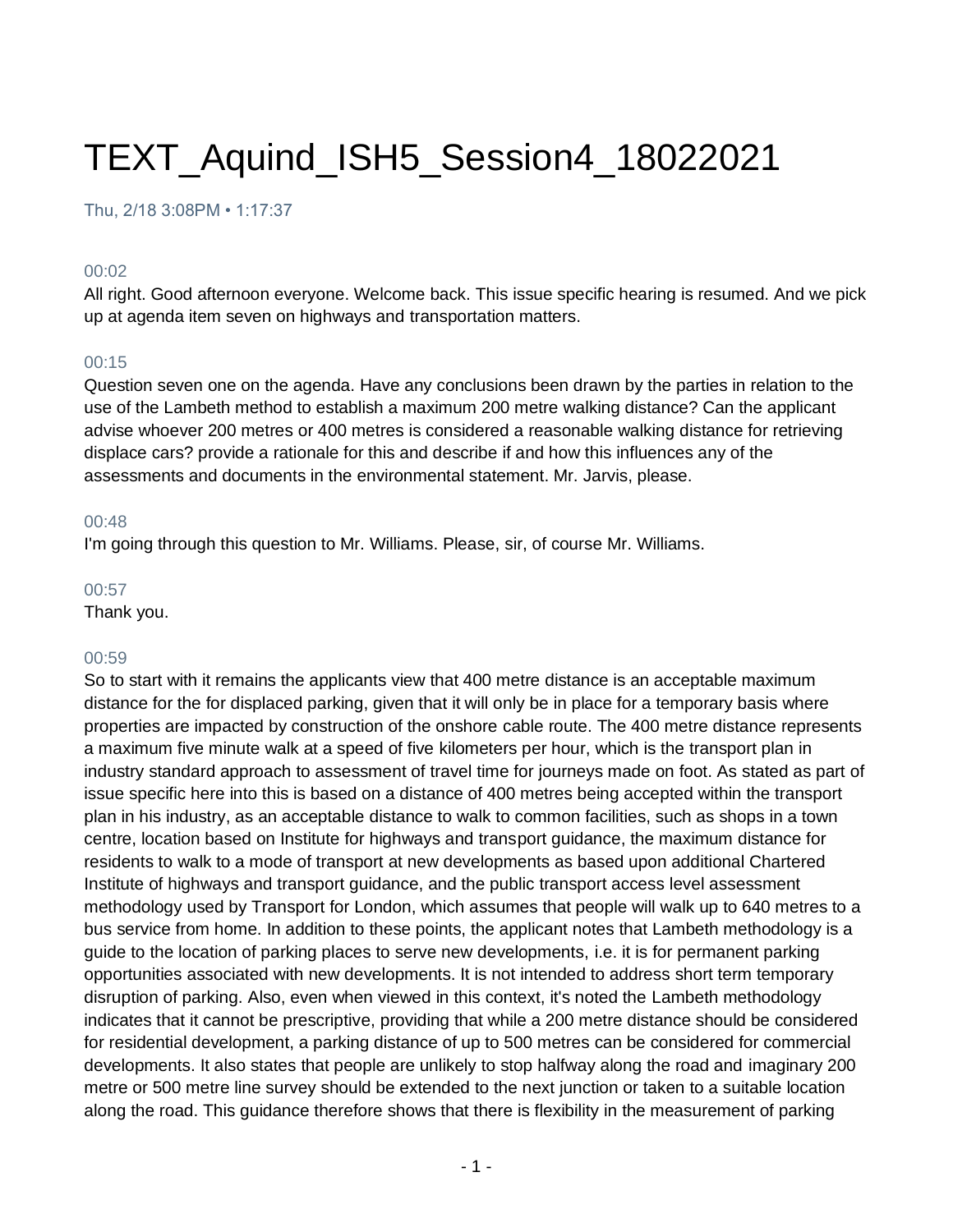distance from a property and that distance is beyond 200 metres are acceptable when considering the location in question. It is also clear that 400 metres recognized distance for assessment purposes when considering the implications of journeys on foot arising from development. Based upon guidance mentioned already.

### 03:34

The assessment of displaced parking during construction of the onshore cable route is contained within the onshore cable route construction impacts on access to properties and car parking and communications strategy included in appendix one of the FTMS. This showed that the majority of locations where parking surveys have been completed, or displaced parking could be accommodated within 400 metres from residential properties, with very few residents likely to need to walk the full 400 metres. In addition, as a result of the revised strategy submitted at deadline six, the contractor will be required to plate the trench at all times except where construction is taking place at that location. This means that the requirement for displaced parking will generally be limited to three to four properties for a period of two to three days.

### 04:25

This is the disposition is considered acceptable, taking into account the limited duration of disruption and the commitment to provide access on demand to emergency services, mobility impaired and vulnerable persons and parents with children under the age of five years old. Plus the commitment to use best endeavors to facilitate access at all other times.

### 04:53

It is therefore our view that there's nothing more that the contractor could do when undertaking the works.

#### 05:00

industry to mitigate the impacts of doing so, whilst delivering the works in a timely manner.

#### 05:07

In response to the question on the ES assessment, the ES assessment of impacts resulting from construction of the onshore cable route is not sensitive to whether a 200 metre or 400 metre distance is used as a threshold. As stated already, whilst a 400 metre distance was considered as a maximum distance for alternative parking capacity. in the majority of cases, parking availability is found within this distance, meaning very few residents will be required to walk that distance. In addition, the strategy for providing access to properties means that the impact will be limited to three to four properties at a time for two to three days for each 100 metre construction zone.

#### 05:48

The impact is concluded in accordance with the methodology

### 05:52

to not be significant and would not alter any of the residual effects and beyond those already concluded by the yes assessment. Thank you.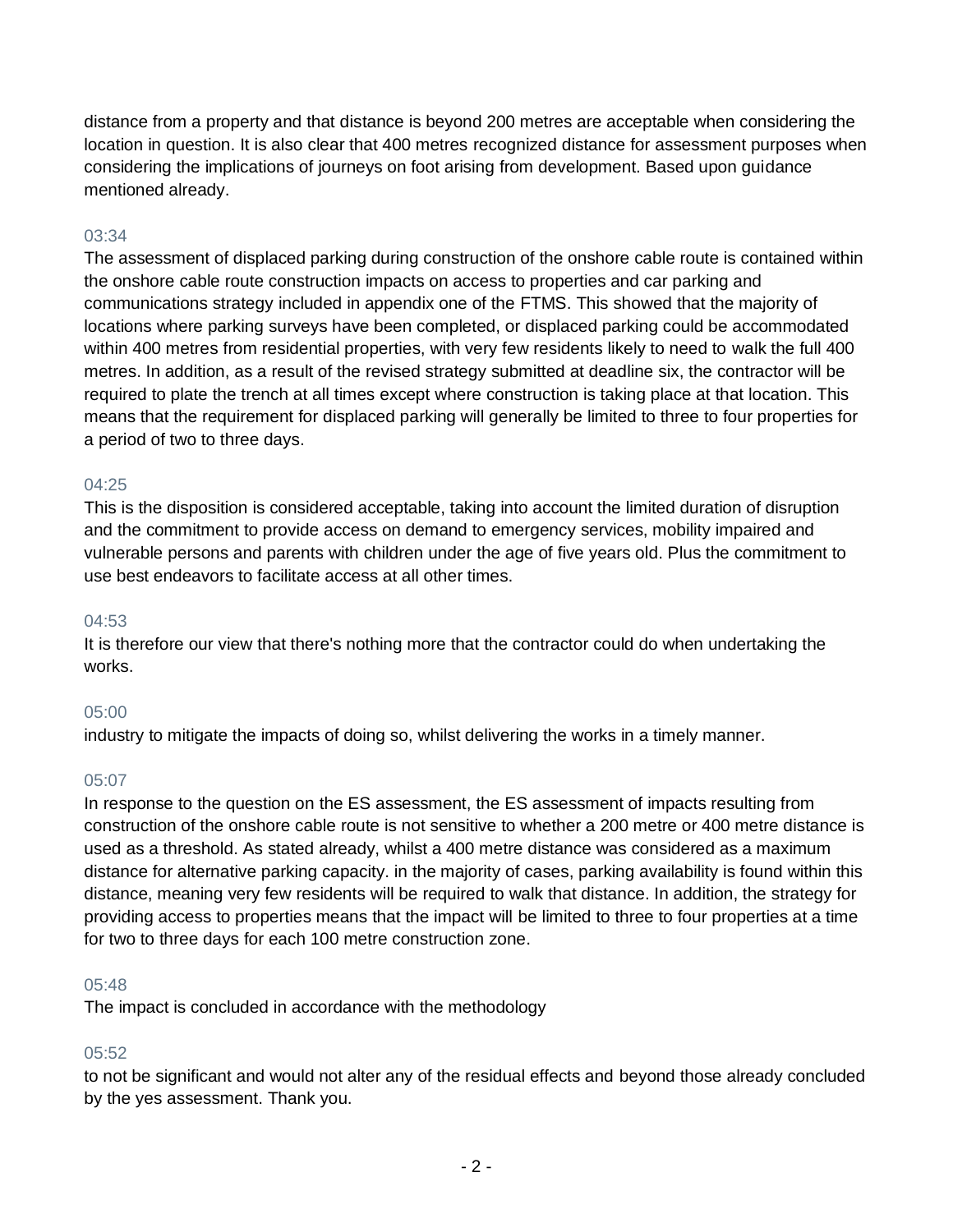Thank you very much, Mr. Williams. And just whilst you're there, just to I know we'll come on to the animal Road Traffic Management situation later on. But just in specific to the access to cars, displacement of cars and the strategy to deal with that is the 400 metres again, still applicable in the rural area of Mr. Lane as it is in the urban area of Portsmouth please? Yes, that's correct. And I'll come on to it later. But the park and displaced are now Moroder I believe.

### 06:33

There are alternative locations available in 150 to 350 metre areas. Okay, thank you very much for that. I'll come first to Portsmouth City Council. Do you have any comments to raise on this Miss Calhoun? So yes, Mr. Mr. Hayward's dealing with it.

### 06:54

Hello, sir. While there remains a difference between ourselves and the applicant around the relevant walking distance to access displace vehicles.

### 07:03

There are no practical mitigations available for displaced residents parking. Rather, the contention is that residents will be able to find a place on street within a reasonable walking distance, which the applicant contends is 400 metres and we still contend is 200 metres. To determine that parking availability the applicant has relied on parking surveys using the London model or the London methodology. Whilst we have some misgivings about that methodology, which practically overstates the availability of on street parking, as it relies on a formulaic approach, not recognizing the impact of inconsiderate or indiscriminate parking.

### 07:44

Having said that, sorry, is specific that the walking distance to be considered is 200 metres, which is consistent with that considered by Portsmouth when considering the proximity of off street parking opportunities for new residential development when not parking cannot be provided on site.

### 08:03

Despite this, the applicant has applied the walking distance of 400 metres, which is more appropriate when considering the proximity of residential development to retail or employment or education or leisure uses.

### 08:17

Consequently, the approach understates the impact of the parking displacement,

#### 08:22

both on residential amenity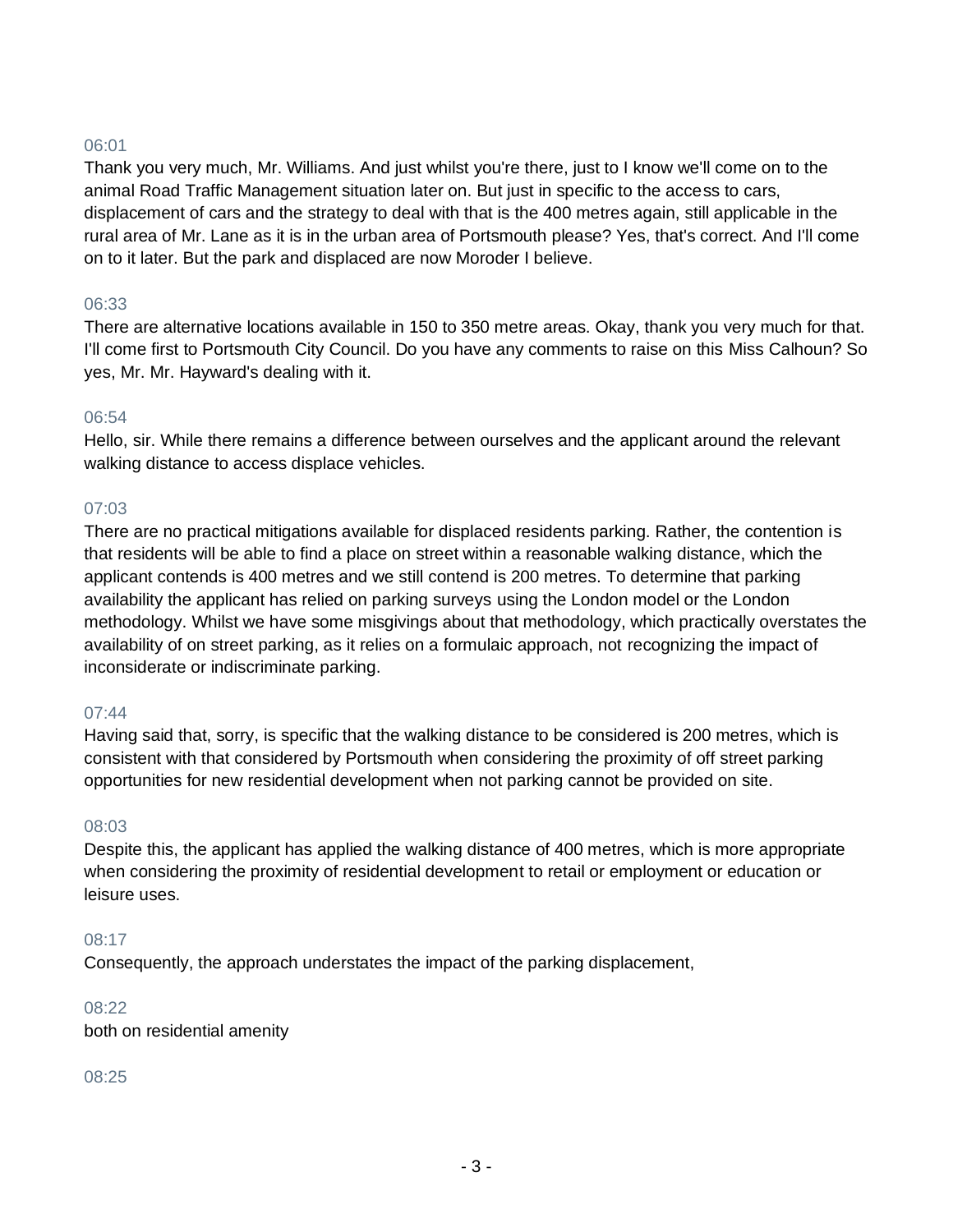its impact on air quality of people driving around hunting for space to park and the increased likelihood of vehicles being parked.

### 08:36

inconsiderately at junctions or obstructing footways or where parking is restricted.

### 08:45

Mr. Williams did say this will only affect a small number of properties at a time. But in the case of cable drum deliveries, there are very significant lengths of road where parking needs to be relocated to allow that delivery to be made, in some cases in power in the case of blocks way road that's more than 1.5 kilometers. So it there are occasions when it will certainly affect more than a limited number of properties. Although I accept that for the cable, trenching work,

### 09:20

that will have a will affect a limited number.

#### 09:24

Okay, thank you very much. Just one quick question on that. You heard Mr. Williams say that the 200 metres in the Lambeth method was not prescriptive? Not No, it doesn't have to be that what are your responses to that the Lambeth methodology recognizes a walking distance of 200 metres and I think it's only common sense to say

#### 09:50

if your road is another 50 metres longer, people will still looking at 50 metres of that road they might not head around the corner. So in some cases people will

### 10:00

I don't think people would ever stop at 200 metres. But where the woods a junction or a road or something defining something different, they may stop slightly short of 200 metres, they may continue slightly longer than 200 metres. So it's a it's a reasonable baseline assessment to use. And if you were plotting walking distances from individual properties, you would extend that along a route for 200 metres and say, Is this a sensible place to stop? Should I have stopped 20 metres earlier? Should I extend it 30 metres longer depending on where the where the road boundary is. Gosh. Okay, thank you very much. Mr. Hayward.

### 10:39

Mr. Williams, how would you respond to that with particular interest on that lock sway road point as well please?

### 10:48

Thank you. So just trying to take each of Mr. Hayward's points in in turn, with regards to the potential overstatement of parking capacity.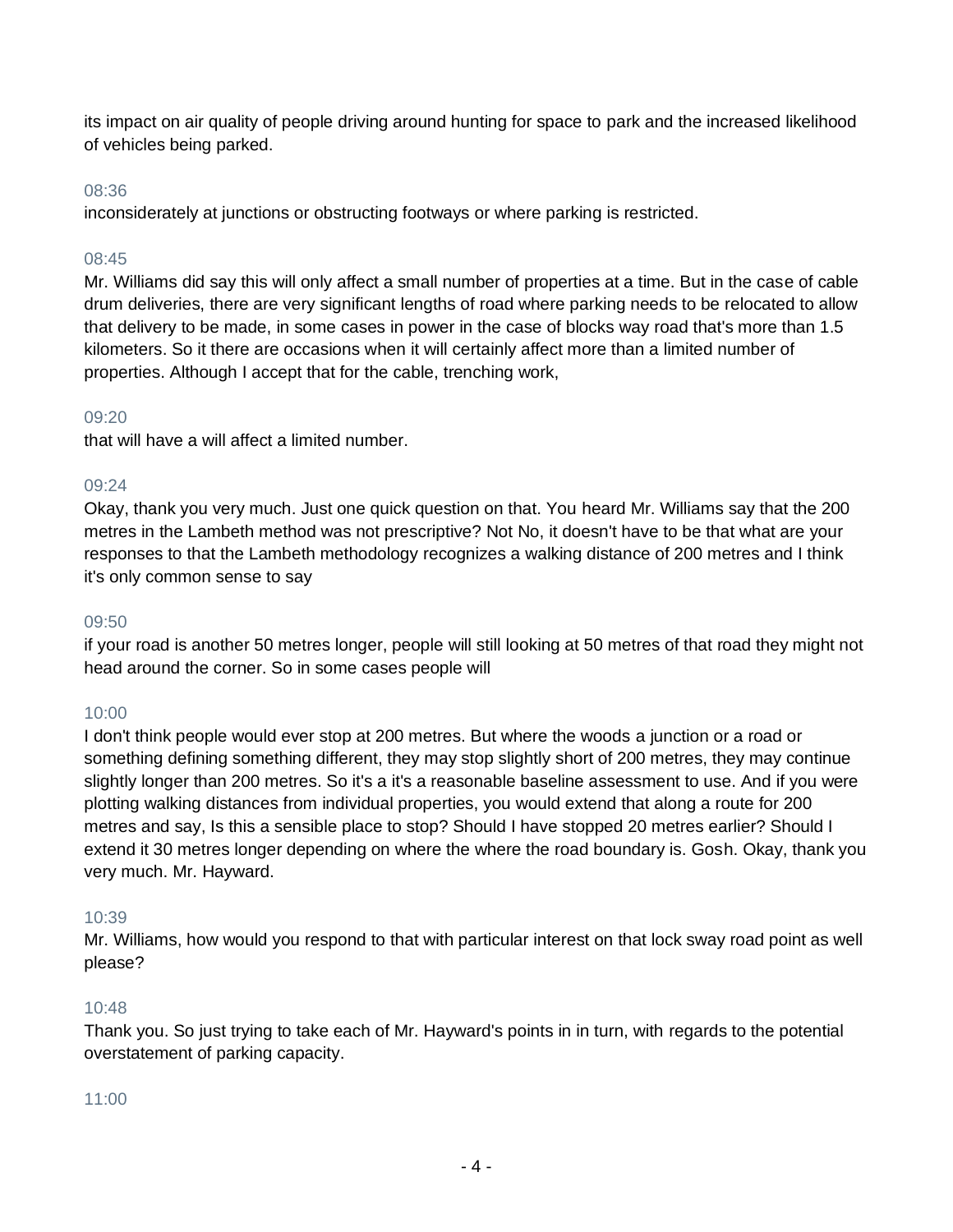We consider that the surveys to represent a robust estimate of parking capacity.

# 11:08

We also know that the Portsmouth city council supplementary planning document

# 11:14

on

# 11:16

parking standards and transport assessments recommends the use of the Lambeth parking methodology for surveys of on street parking.

# 11:27

So, we do consider that to be robust in relation to the suitability of a 400 metres or 200 metre distance.

# 11:37

Again, this is a temporary situation it is not a permanent situation

# 11:42

in any cases. So it is a very different, very different to the consideration of parking for a.

# 11:54

Oh,

# 11:56

Williams, we may seem to have lost you there.

# 12:03

Give him a moment. I think we may have lost him. Hopefully he can rejoin us shortly. Mr. Jarvis in the interim, is there anything that you can take up an answer, perhaps, temporarily, whilst we wait for Mr. Williams to rejoin?

# $12:25$

I'm not sure there is because I think they are matters that are best addressed by Mr. Williams as the as the transport specialist.

# 12:33

So unfortunately, I'm not sure there are points that I can address. I would also just flag that. Obviously the remainder of this section is transport focused. So it's quite important that we do have Mr. Williams.

# $12.47$

I think he might be back home. We're just having a quick look. I'll do my best to get in touch with him in the meantime, if that's okay, sir.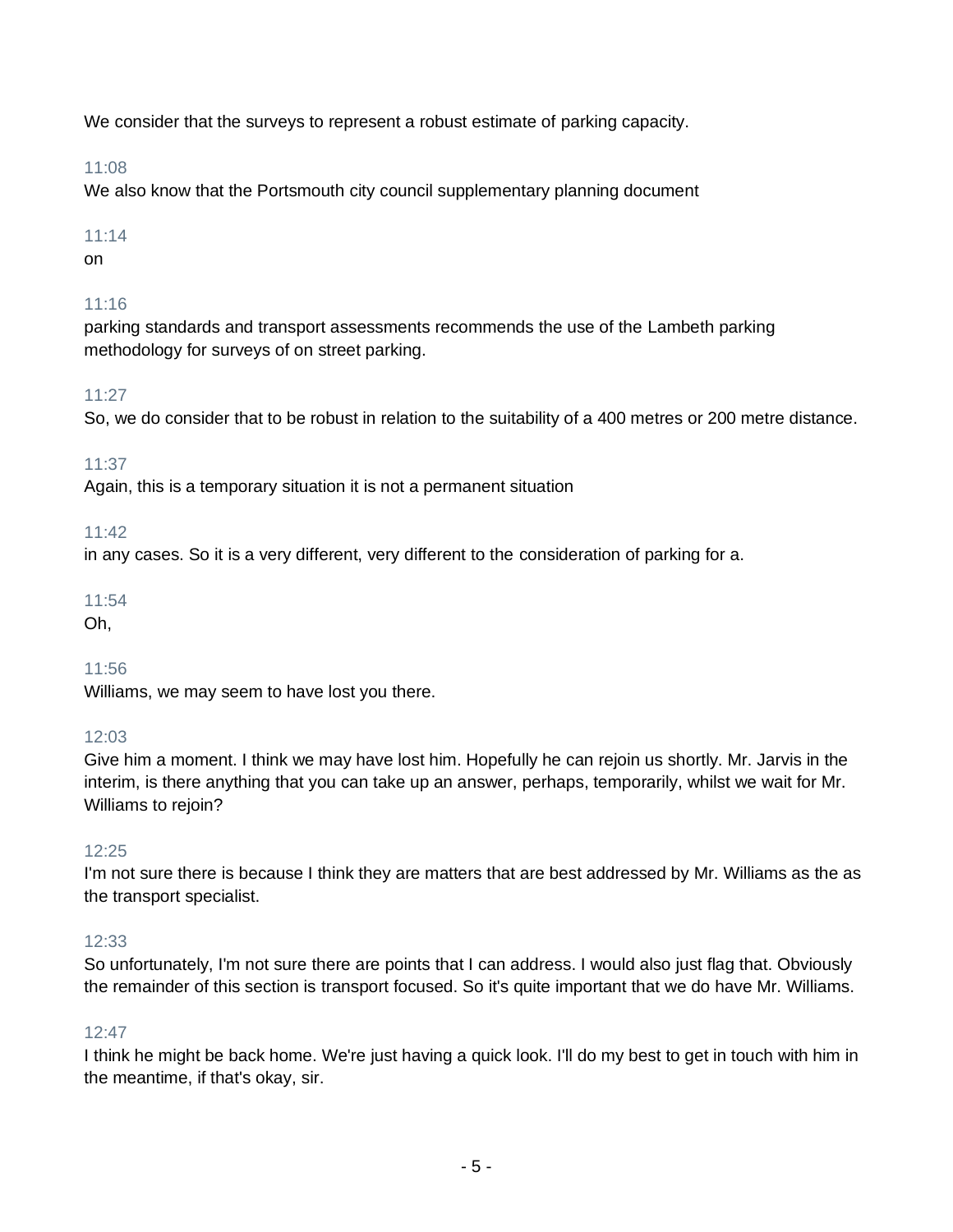Sir, I might be able to help not to put words in Mr. Williams mouth.

### 13:06

And bear with me one moment it appears that Mr. Williams may return Yes, indeed. Can you hear me Mr. Williams? Yes, I can. Sorry about that. Why if I dropped out as to right, we're on we're on your point to there about data's temporary not permanent.

### 13:24

And that and then you cut out so perhaps if you could just resume from there please sir. Okay. The next point I was going to pick up was with regards to specifically the situation on Kingsley road and lock sway road.

#### 13:38

The suspension of parking on Kingsley road should only be required if cable drum deliveries are needed to the joint Bay.

#### 13:47

Sorry, the indicative joint Bay location at the end of Kingsley road. The preliminary polling strategy for the delivery

#### 13:57

of cable drums has suggested that wouldn't be required and instead they would be delivered to

### 14:03

joint bays along longshore way and at brands Bri Park instead.

### 14:09

On Rockaway road itself, we've identified the need to

#### 14:15

suspend parking for potentially I believe 20 or 30

### 14:20

vehicles during delivery of cable drums should that be required for that location? Again, this will be on a on a temporary basis, the cable drums would be delivered during normal working hours. So the car parking suspension would only take place during the day when there was there was less demand. And there is there would be suitable alternative parking available for residents

#### 14:49

that that can't park on those areas during the times of suspension.

### 14:56

Also, it's perhaps worth noting that in areas such as locks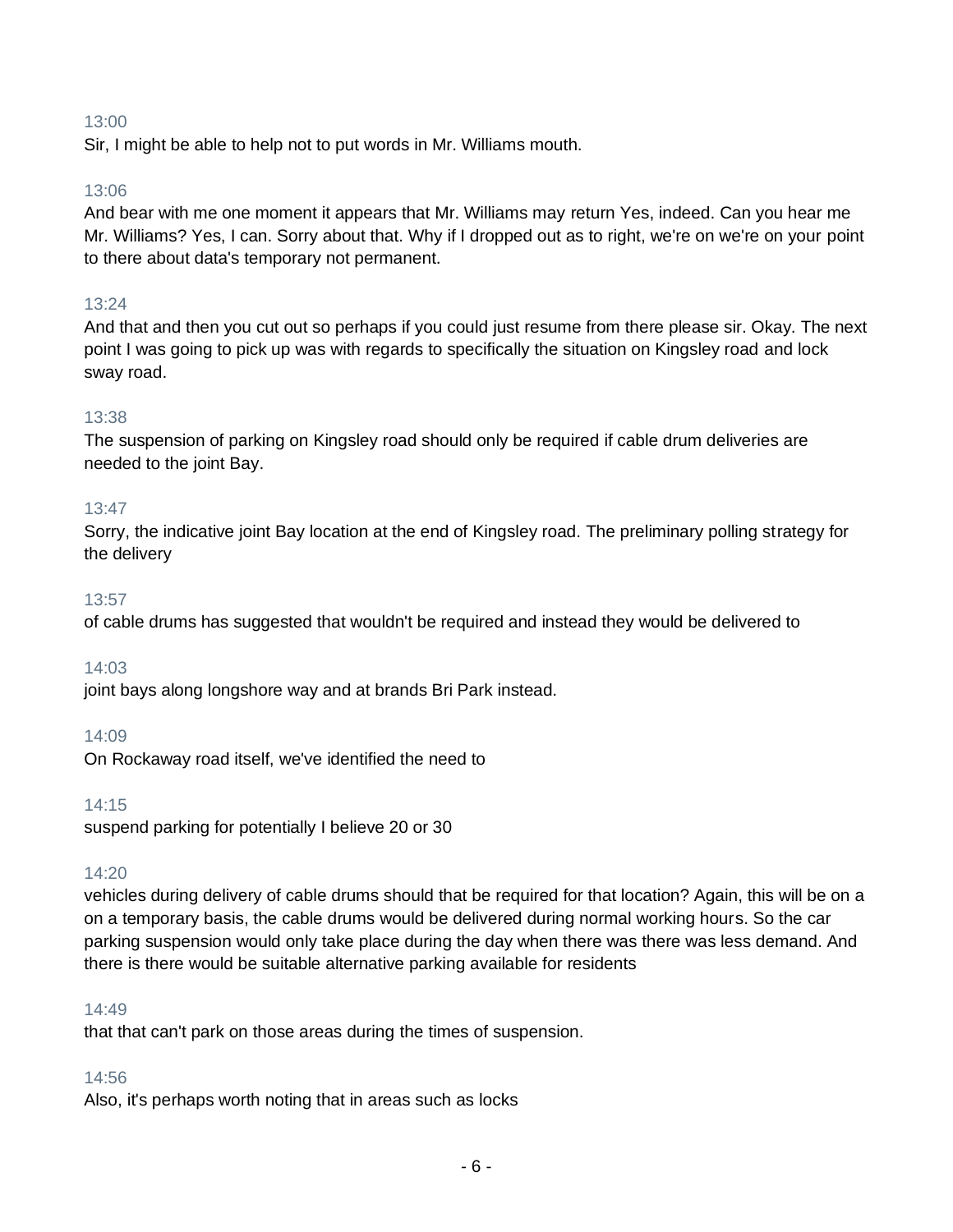Way Roden and Kingsley road, it's quite normal for residents not to be able to park outside

### 15:08

their own house, their own property because of the unrestricted parking

# 15:15

that is available. So it may well be in the existing situation, those residents already have to walk 500 metres, or sorry 400 metres in a five minute walk from where they parked their car. So, in reality, there probably wouldn't be a significant impact as a result of the temporary suspension of 20 to 30 parking spaces. And Mr. Right, Mr. Williams, I might have seen somewhere I might have got this wrong, that the suspension would only be for about an hour or so. Because that's how long the delivery would actually take. might have seen that somewhere. It could well be limited, there'll be a need to get the cable drum into the joint Bay offloaded and then back out. So it could well be limited if need be.

### 16:06

But then there is also potential to to make use of

### 16:10

of the time available when and deliver an additional cable drum should that be required on the same day. So it will be kept to a minimum wherever possible, but it should absolutely only be during the working day. Okay. Thank you for that, Mr. Haywood. How would you like to respond to that?

### 16:31

Mr. Williams has sort of put my hand up.

### 16:35

That was Alexi Hanson. Mr. Williams has helpfully acknowledged that people can't already often Park and vicinity of their homes

### 16:46

in that area, and as a consequence, introducing or displacing more parking from locks way road into that area makes it even more unlikely that they'll actually be able to find a place. I accept it for a limited period certain only likely to arise in that location during cable drum deliveries. I also accept that it's a daytime issue and won't impact residential parking overnight, which is probably the critical concern, sir.

# 17:10

Okay. Thank you very much for clarifying that. Mr. Hayward.

### 17:16

Whilst we're on this issue are now just quickly come to Hampshire County Council. Mr. Attorney, do you have any specific comments on this?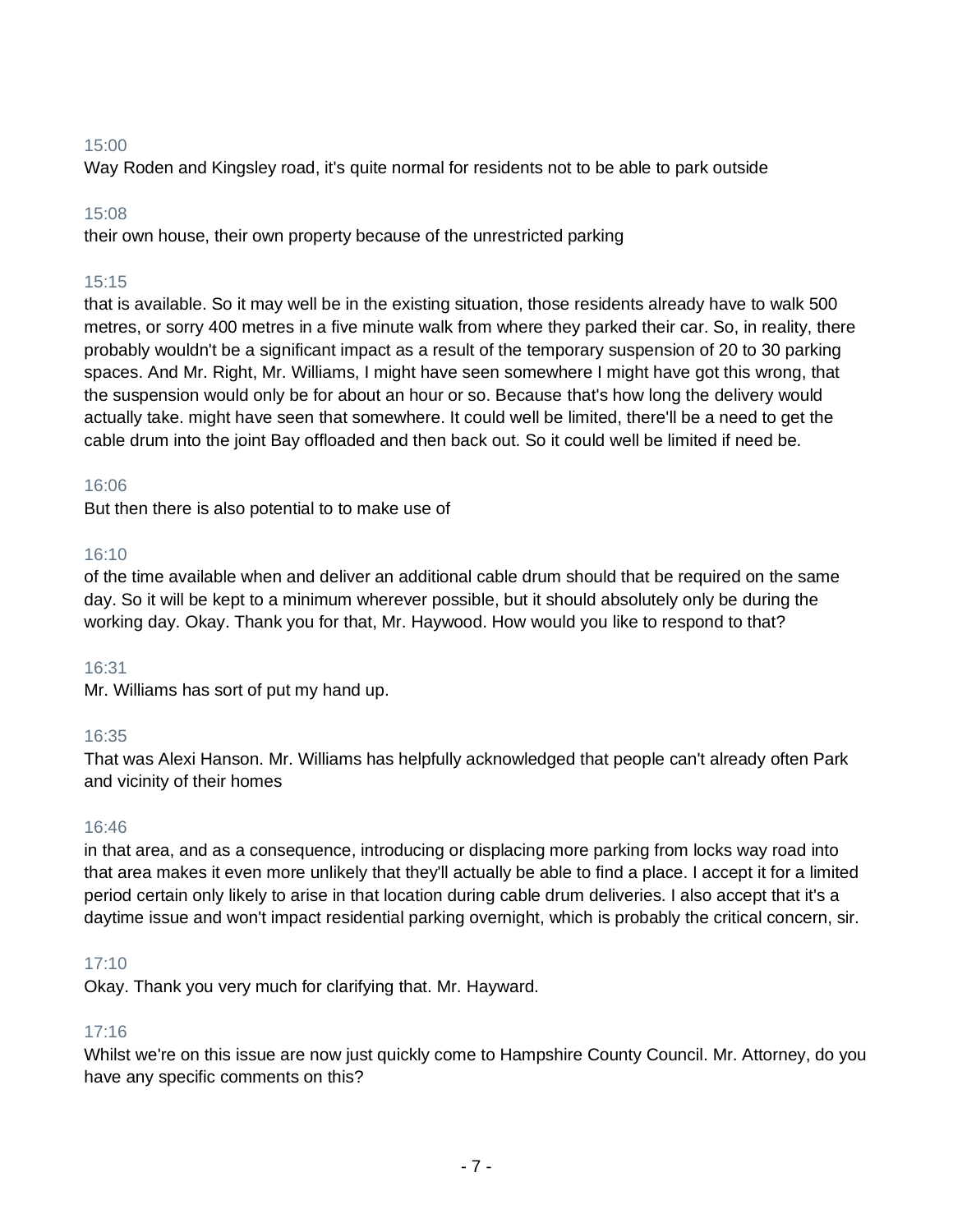especially with regard the animal road situation?

### 17:32

bridge attorney for Hampshire County Council. So we on the specific agenda question. We don't have a particular comment on 200 versus 400.

# 17:45

But you will see from our deadlines, seven submissions that we have addressed in some detail, the mitigation measures that are required in appendix one to the F TMS. And the first observation that I just make. I'm going to hand over to Holly Drury in a moment. But the first observation I make on that is that we do need the applicants updated version of that document, and it's a theme that's going to be common to a lot of points on this agenda. We need those documents back from the applicant as soon as possible. So we have put comments in on the annual road issue. I'll hand over to Holly Drury, if I may. Yes, of course, his jury

#### 18:31

on the agenda item is specifically wrong at the moment. It's worth noting that from Hampshire's position. And yet, we still need to understand the scale in which is 400 with impact on our residents. But we have increased the definition of vulnerable people within the current drafting to include any of our primary aged or below, given the type of road that the route is proposed on, which we do feel somewhat minimizes the impacts that may be felt by the by the increased walking distance.

#### 19:01

And we've also improved residents noticing so that those that are directly affected will be contacted 24 hours before directly from the contractors. So they'll be aware of the night before rather than getting a knock on the door the morning on asking them to move their cars.

### 19:16

They with regard to them. All right. Again, we picked this up under our seven c response. I think we're comfortable that the displacement of animal road is only going to be for the movements of the abnormal movements to the to the animal rights site. And whilst I'm keen to when others I think support, support and explore alternative options to access to that area. We're broadly comfortable that it can be accommodated for short periods of time if needed.

#### 19:47

Thank you very much. Thank you for clarifying that. Mr. Williams. Is there anything you wish to come back on those comments?

#### 19:56

Thank you just know that the comments was

### 20:00

received today from Hampshire has been incorporated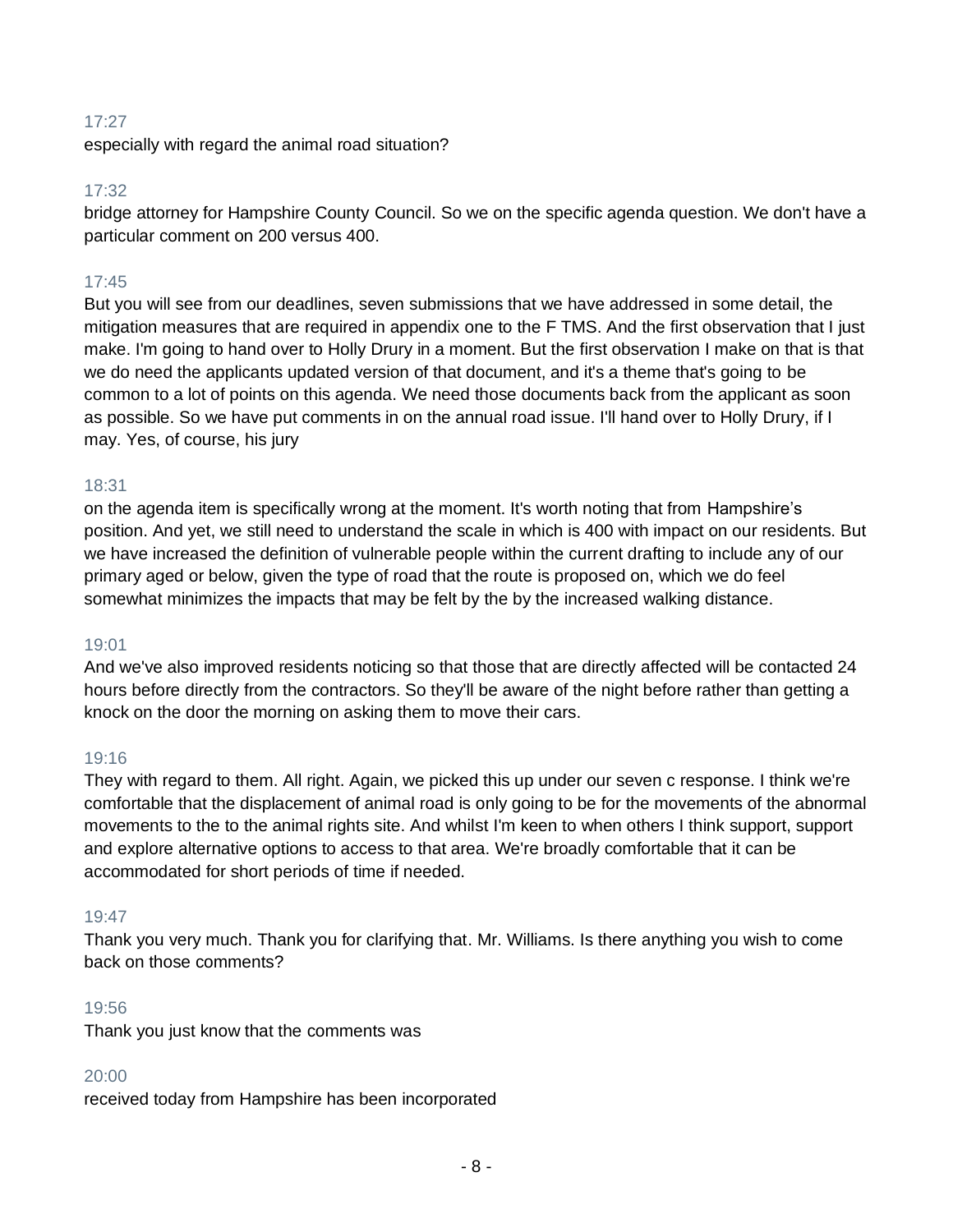into documents, we do intend to share those in draft with Hampshire as soon as possible for their review. And just to again, note that the issue on animal road, we're confident that displaced parking can be accommodated. And again, it will be a daytime parking suspension when there is less demand for such on street parking. So there should be no reason why that any displaced parking can't be accommodated on surrounding roads. Okay, excellent. Thank you very much. Does anyone else wish to raise any points under agenda item seven one.

### 20:47

Okay. Nothing heard.

# 20:51

As Mr. Attorney has said, the framework traffic traffic management strategy, and probably also the framework, construction traffic management plan. And the the old camp will probably need, as you're aware to be circulated as soon as possible so we can get some constructive comments that deadline eight.

### 21:11

So all efforts would be welcomed on that from all parties. Thank you.

### 21:18

Moving on, then to questions seven to

# 21:22

the applicant briefly set out the outcomes of the road safety audit that's been shared with Hampshire County Council. And are there any remaining differences or concerns regarding this? Mr. Williams.

21:36 Thank you. So the

### 21:39

the road safety audit has been completed

### 21:44

and a designer's response submitted to Hampshire County Council.

### 21:49

The Road Safety Audit considered the proposed access junction at the converter station, along with the provision of the parking bays and traffic management along day lane to facilitate movement of construction vehicles on this link. Overall, the RSA raised only minor comments.

### $22.08$

These can be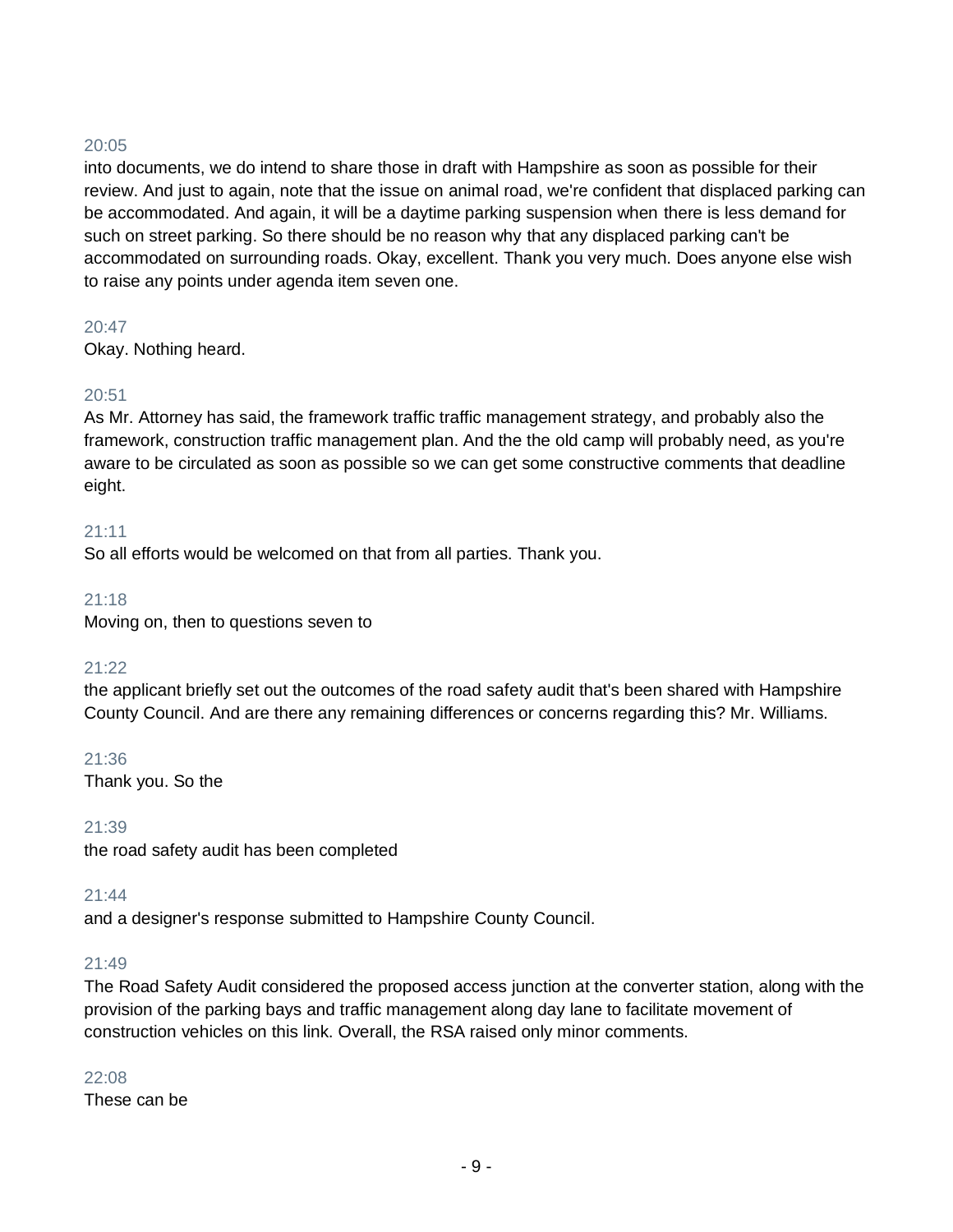summarized as a recommendation that that traffic masking is used on the gated link pro to ensure that inbound and outbound HTV convoys do not block onto the carriageway

### $22.22$

to avoid Rayshawn accidents.

### 22:26

This has been mitigated through coordination of traffic marshals each end of the link road to hold traffic general traffic and allow access into and out of the converted station access road should this issue be likely to to arise. This approach is set out in the updated framework construction traffic management plan, which will be submitted at deadline eight.

#### $22:50$

The second recommendation provided in the RSA was that suitable visibility displays are achieved through repro flight reprofiling excuse me of the inside corner of the day lane Broadway lane junction. This is to ensure that adequate forward visibility is achieved

#### 23:09

to vehicle movements on the western end of the gated link road as vehicles approach from day lane. This recommendation will be covered off through detailed design. And the note has been included to the access junction drawing, which is appended to the framework construction traffic management plan. Finally, there's a there was a recommendation in the RSA to

#### 23:32

in order to further discourage vehicles from attempting to turn left in the converter station site from Broadway lane and no left hand sign should be introduced into the proposal supported by a traffic regulation order. Again, this recommendation has been accepted with a no left turn sign included in the updated version of the access torian. And added to the framework management plan. Construction traffic management plan sorry.

#### 24:02

The accident as I said the Atkins designers response to the RSA was submitted to Hampshire on review for review on the 11th of February. And since then Hampshire have confirmed that these the recommendations and their mitigation to be acceptable.

#### 24:19

Excellent. Thank you very much, Mr. Williams. Mr. Attorney, I assume that's a fair summation of the positions. It is. Thank you, sir.

#### 24:29

Thank you very much. Does anyone else wish to raise anything on questions seven to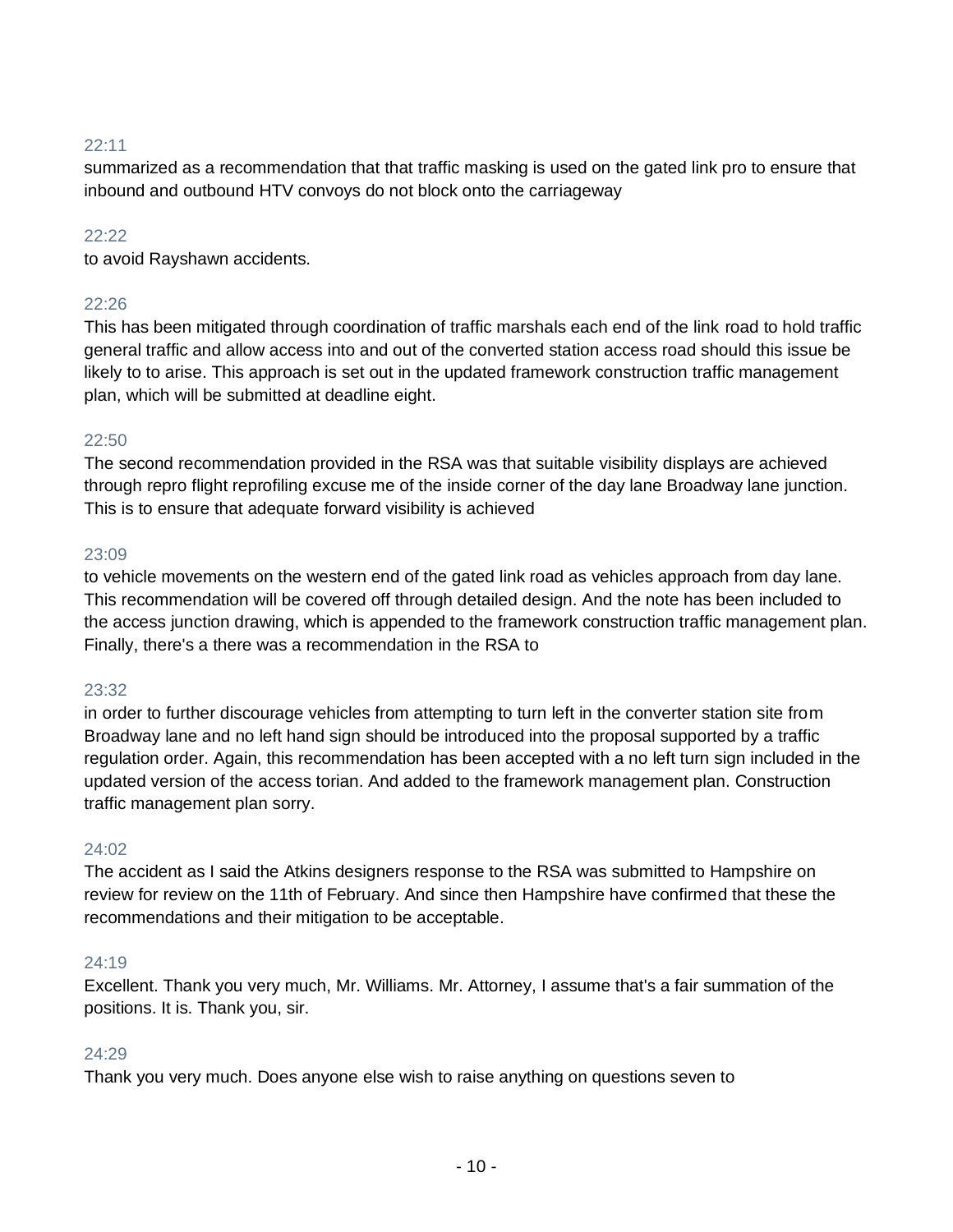mishpacha Please be aware that your camera seems to be on.

### $24:45$

So thank you very much.

# 24:47

Okay, moving on then to item seven free on the agenda.

### 24:54

What is the status of negotiations with the bus companies are any further

### 25:00

mitigation measures being considered, and our outstanding objections likely to remain at the end of this examination. Mr. Williams, first of all, please

### 25:14

respond to this question in the first instance. Of course. Thank you, sir. And so, meeting was held with FirstGroup and stagecoach and Hampshire County Council and Portsmouth City Council on the 11th of February 2021. To discuss the impact of the proposed works and how mitigation could be secured in relation to

### 25:35

impacts sort of beyond those which have been assessed, but which is considered may arise in the future. In acknowledgement of the position put forward. The applicant has agreed in principle to providing a mitigation fund and that will be in relation to delay impacts, and also in relation to marketing in the future.

### 25:55

The birth companies so first and stagecoach have very helpfully with Hampshire County Council and Portsmouth city council put together a detailed noted proposal, which sets out how this can effectively be monitored and funds drawn down in the event of delays. And that was issued to the applicant on Tuesday. And it was confirmed, in principle yesterday that the applicant is agreeable to the general principle of delay impacts in marketing being covered that there's a need to work through the detail.

### 26:22

I am presently looking at that in terms of producing drafting and setting out what a trigger may be for that fund. And we are also looking to have a meeting on Monday with Hampshire to discuss that drafting. At this moment in time, I'm not sure that will involve the bus operators but a request was sent yesterday evening by Mr. Geithner of Hampshire County Council to the bus operators to understand when they would be available to discuss this. So in short, Sarah, it's expected there will be a mitigation fund secured, and further to the comments received. We're doing our best to work through that as quickly as we can. Thank you, sir.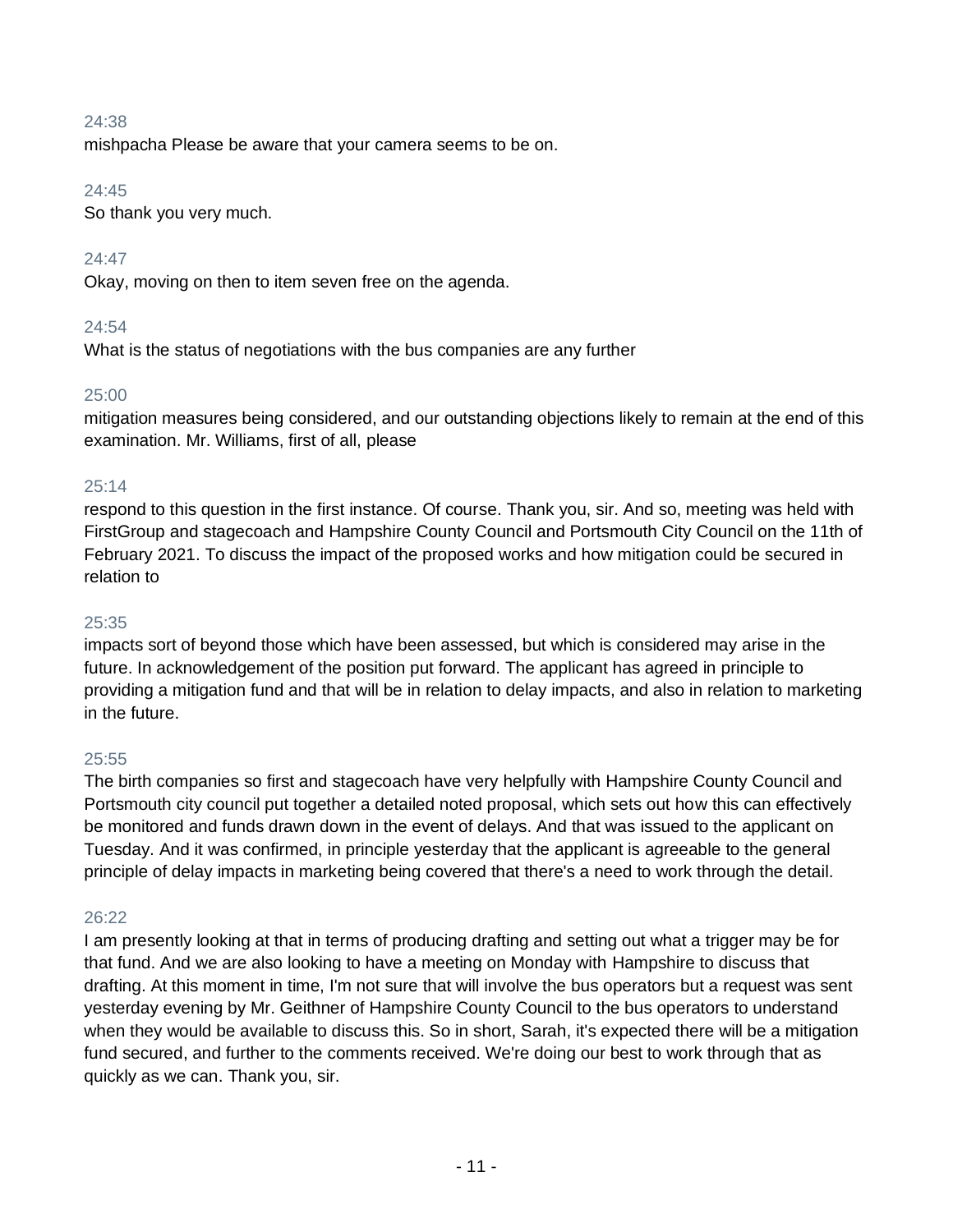Thank you very much. I'll come to Hampshire County Council first Mr. Attorney.

### 27:04

Richard tourney for Hampshire County Council. So this is a has been a difficult area for us, as you'll recall, I sh to the applicants position was that they weren't willing to engage in bus mitigation measures. And it was only in January this year at the county Council's instigation that there was a meeting to bring together the bus operators, the County Council and the applicant. And it's obviously now welcomed that the applicant agrees to the principle of bus mitigation measures. And that's an important step in the process. And we're very grateful for it, it comes very, very late in the examination.

### 27:50

And just to put it in context, the county council flagged the need for bus mitigation measures in response to the consultation on the preliminary environmental information long before the application was even made.

### 28:03

But there is progress. But what we need now from the applicant is really urgent progress. And the position is that they've said they agree in principle to an approach, but that they'll come back to us on the detail of the summer involved. But we're left with a matter of a couple of weeks for this to be resolved before the end of the examination period. So we need a response from the applicant on that urgently, by the end of this week. And then we need that to be resolved to the county council satisfaction and the bus company satisfaction within a few days after that. So it really is a huge amount of pressure on the applicant. And their scape for negotiating on this has now been substantially narrowed because of the time that they've taken to engage with the issue.

### 29:02

And if we can't reach a satisfactory agreement on bus mitigation measures, by the end of the examination, the county council is going to have to say something or thority that it should recommend refusal on the grounds of a failure to mitigate for bus impacts. We don't want to have to make that submission. So it really is a case where the outcomes kind of get very late. And we now need them to move incredibly quickly to agree the terms that have been put forward by the bus companies and the county council together so that we can get this signed, sealed and delivered by the end of the examination. I know the bus companies are here as well. So it may be that they want to say something further on it. I won't I won't steal their Thunder or preamp they say. Okay, cool. So I'll come back to you shortly On a related matter. But yes, I understand the best companies are here.

### 30:00

Mr. Hodgson for stagecoach and Mr. Ready for first group, I thank both of you for your patience waiting to get to this point of the agenda. I would like to start by asking if Mr. Hodgson is here, if he'd like to address us and let us know any points he wishes us to consider at this time.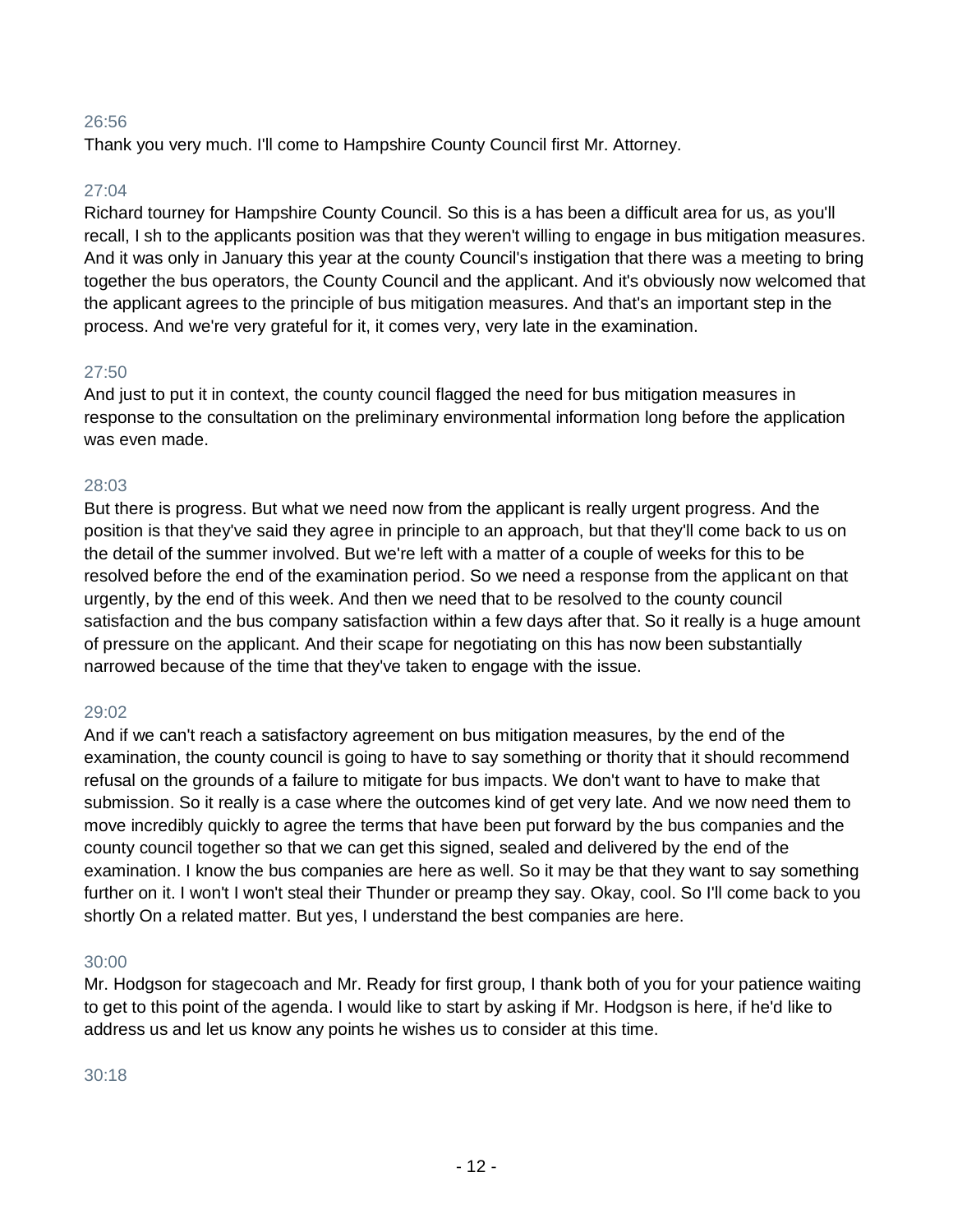Yes, I'm here, sir. Thank you very much. I think just to support what has been said, on behalf of Hampshire County Council. Clearly, punctuality and reliability are fundamental to our customers. And it is really important that that service to the community is not interrupted during the course of these works. And if it is interrupted, that sufficient mitigation is in place to minimise any impact. So we very much support having a fund available to ensure that we can continue to provide a punctual and reliable service throughout these works.

# 31:00

Thank you very much. And just so I understand that are those funds to ensure the service looking at things like additional buses, or? Yeah,

# 31:11

exactly. That's the if we are seeing delays, and in the applicants own assessments, certainly one of our routes is quite badly affected with delays on Route, we would have to put additional buses into that service to maintain the existing frequency. Clearly, we still have the dis benefit of longer journey times for each of our customers crossing those areas. But we do need to be able to put additional resources in and we need funding to, to allow that to happen.

### 31:50

Okay, and, obviously the devils in the detail that we don't yet have, but just a hypothetical situation when the construction works, stop. And if you like service can return to normal, or those funds just for a temporary fleet higher, are they going to be permanent vehicles that are within your fleet, that then effect will become sort of partially redundant. If you like what one service resumes normal map normality. We're looking to be obviously very flexible, we hope there won't be any delays to our service. But when there are we need to deploy this additional resource, but we will work hard so that when it is no longer needed, it can be removed from our provision. So we just we need funding to cover for those times when the delays are impacting us. And in general, just it will be for a minimum of a week at a time. We aren't able to flex on a daily basis that that means we need to let our customers know what's happening.

### 32:56

But

# 32:58

we are getting to be flexible and work hard to minimise any impact. But we do need to make sure that funds are available. Should the delays transfer.

### 33:10

Thank you very much. Thank you for your time. Mr. Hodgson. Please, please do stay on the line because this is an a carry on for a little while. Mr. Reddy, and you've had the conversations. there's anything that you wish to add.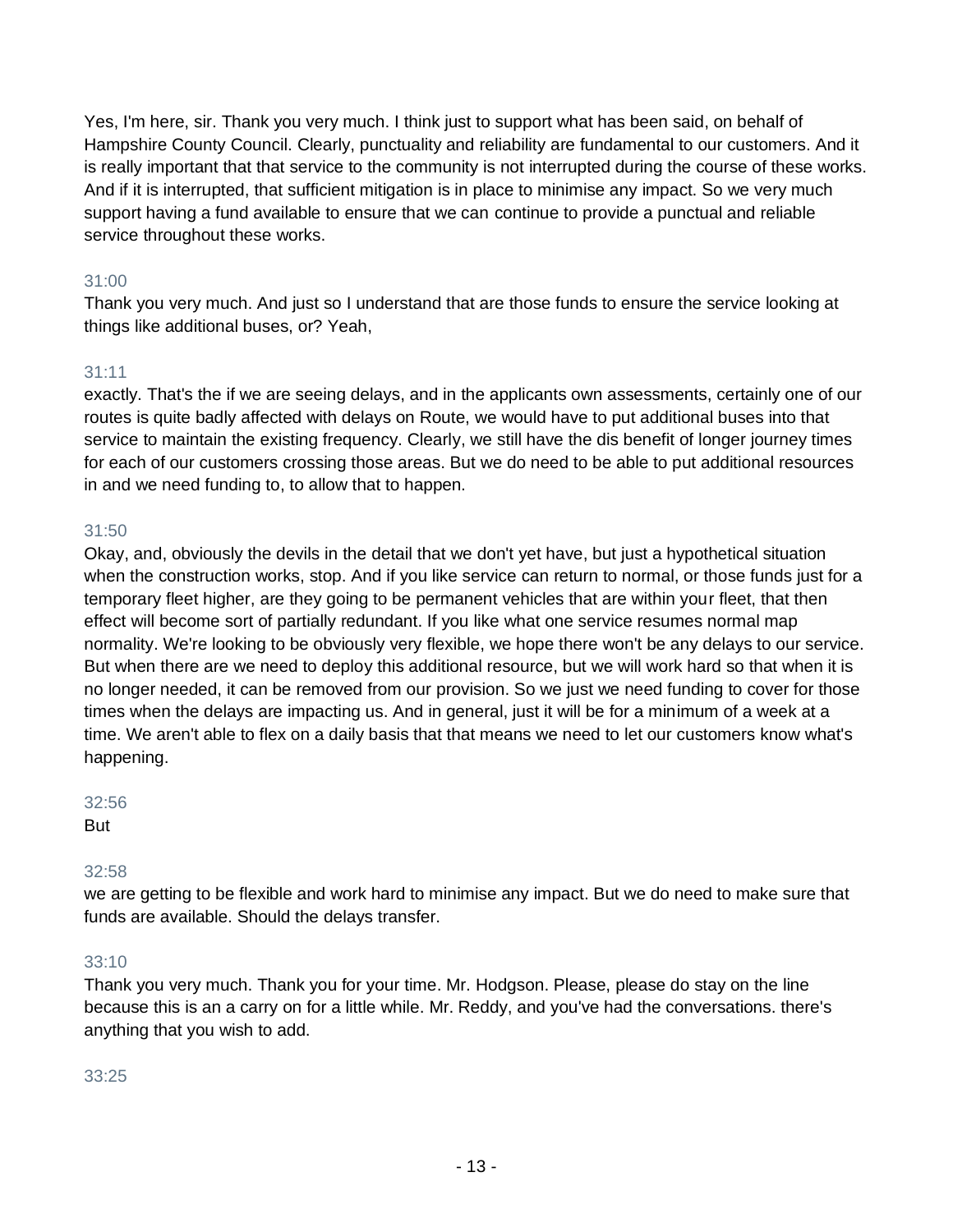Thank you, sir. So I'm the MD for first class in Hampshire Dorset bar chair and I'm also the chairman for the South Hampshire bus operators Association. So I'm speaking on both accounts.

### 33:37

Just to echo what Mr. Mr. Hodgson said in regards to stagecoach.

# 33:42

Our customers number one priority is punctuality and reliability.

# 33:47

And it is accepted that the area is a congested area. One of the areas for the works to take places the 83 corridor, and there was a 35 million pound investment in that corridor for bus priority in 2008, from Hampshire County Council and private investment from ourselves the bus operator. So this clearly demonstrates that the area is congested for that bus priority to have to be introduced what some 30 years ago. It is also recognized further congestion by definition of the Department for Transport now awarding the local authorities money under the transforming cities Fund, which again will help by bus priority to improve journey times. So what I'm really saying is that we do have some challenges in operating bus services in the area. And the fundamental thing is that we have a mitigation fund that we can access only when necessary to the good governance that we have with our local authority partners to ensure that the bus services remain punctual and reliable, which is what our customers need and want at the end of the day. And the final piece is the

# 35:00

mitigation piece about recovering passengers because by definition, a longer journey times, some passengers will decide to choose other modes of transport. And it's important for air quality, public transport use, etc., etc., that we try and get as many people back on public transport as possible.

# 35:21

Okay, so that you'd be looking for funds for a marketing initiative. How would that be? Would that be leaflet dropping? Is that advertisements in signboards or what how do you envisage that would that might work? So we would work with our local authority partners on that it would be along the lines of some of the items you've just mentioned, digital media is another case, also, customer database emailing general awareness campaign about the buses, the use of buses and the green credentials and so on.

# 35:54

That would, those would be some of the elements. And as we said earlier, the devil is in the detail of the final piece in terms of the quantum and the trigger points for the mitigation fun.

# 36:09

Okay, thank you very much. Ready? Before I go back to Mr. Jarvis on this, I see mystery Your hand is raised.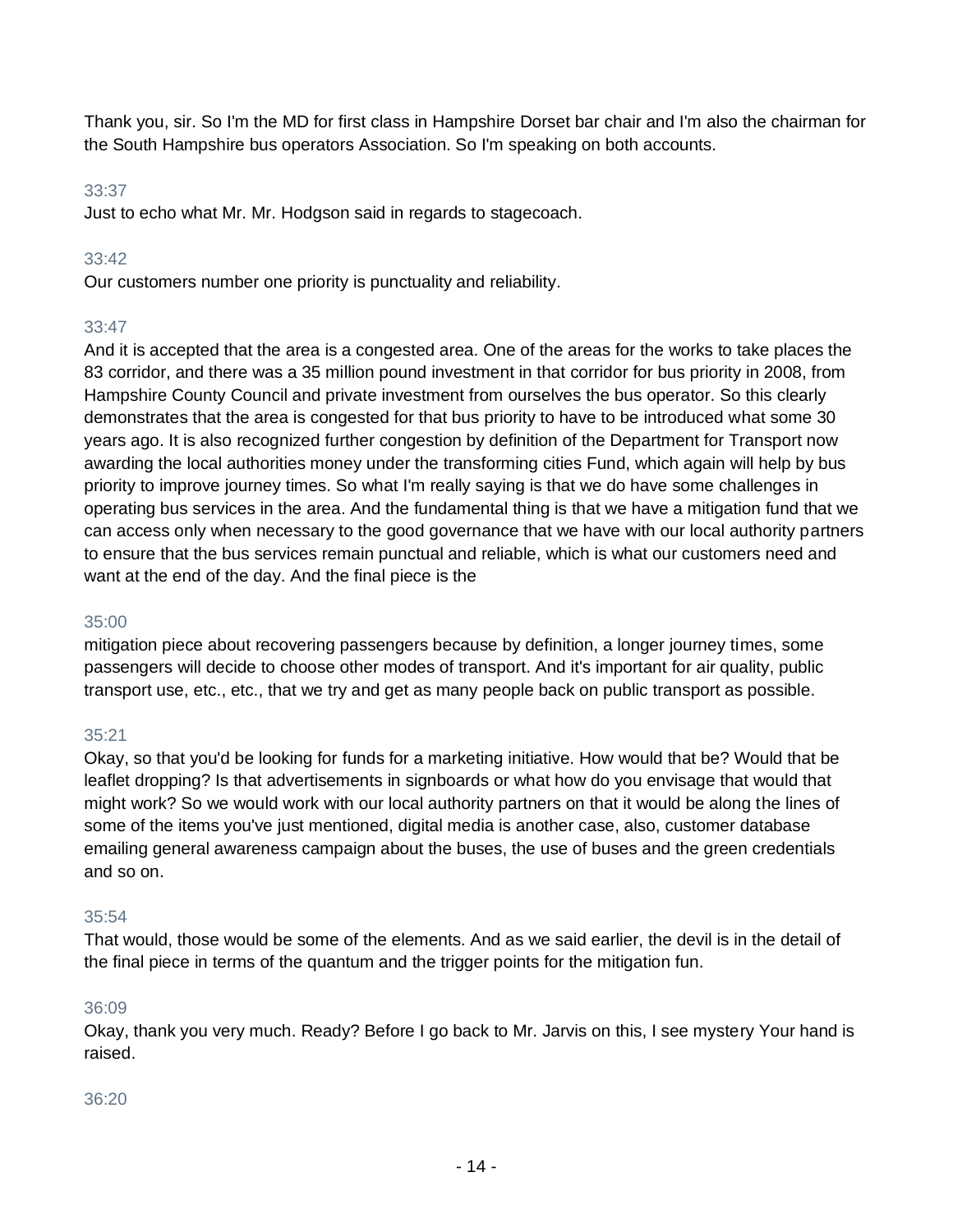Yes, Inspector, I wonder whether it was helpful for you to understand how we might envisage this working in practicality terms, and how hunters long fits with that.

### 36:31

Yes, well, if you just hold that thought for a moment, because I fear it might come out of the discussion. We're about to have Mr. Jarvis. If you bear with me one second, I may come back to you if you've got any points.

# 36:44

So yes, Mr. Jarvis, you obviously heard the comments there.

### 36:48

pressure on the applicant, so to speak in terms of coming out of this is this simply amendments to the current draft of a section 106 agreement, you are progressing with Hampshire? Or is this a separate legal agreement to secure the fund? That is so so co signed by first group and stage coach?

# 37:11

Thank you. So before I answer that question, I will just highlight that the applicant did speak with both first group and stage coach at an earlier stage. And our position put forward was based on the discussions we had with them, the minutes of which are agreed minutes, which are in the examination. Our position was based on those discussions, we were not provided with further information from the operator until deadline seven. And since then, we've really done our best to progress matters, having further taken into account what they said. So I do agree there's pressure on the applicant. I don't agree that it's the applicants fault. But it seems to have been stated to be that having said that, we are of course now working positively with all parties to reach a resolution on this matter, because we do recognize the point that has now been made, particularly explained by Mr. Hutchison and Mr. Redding. And so to go back to your specific question, the intention is that this is something that sits in the section 106 agreement with Hampshire County Council, essentially, there would be a fund. And we're just dealing with the mechanics of that and how it says that there would be baselines set with comparison routes used to determine when to lay impacts go above a certain level, at which point monies could be drawn down from the fund. And the way that we're looking to calculate the fund is based on a realistic worst case at the number of weeks that traffic management measures are anticipated to be on the roads on which the individual bus routes are located. So where there is a coincidence between the two on a pro rata basis, taking the annual cost of providing an additional berth, dividing that by 62 to represent the weeks in the year two a single week and then multiplying that by the number of weeks, that there's traffic management on those roads. And that in rd provides a realistic worst case because I think our assessment has shown in all instances, the delay that is to be experienced will not be such that there is a need for an additional birth. And therefore a funded that measure should provide more than enough amounts to ensure that delay impacts that do occur and where additional methods are required to address punctuality issues are provided for. And then there is also the request marketing which is understood as it has been explained by Mr. Reddy and Mr. Hodgson and we're just looking at the the value of the amount that marketing is for and there may be some further discussion on that. And it's drafting that is with me, and I will deal with it as quickly as I can, having received the information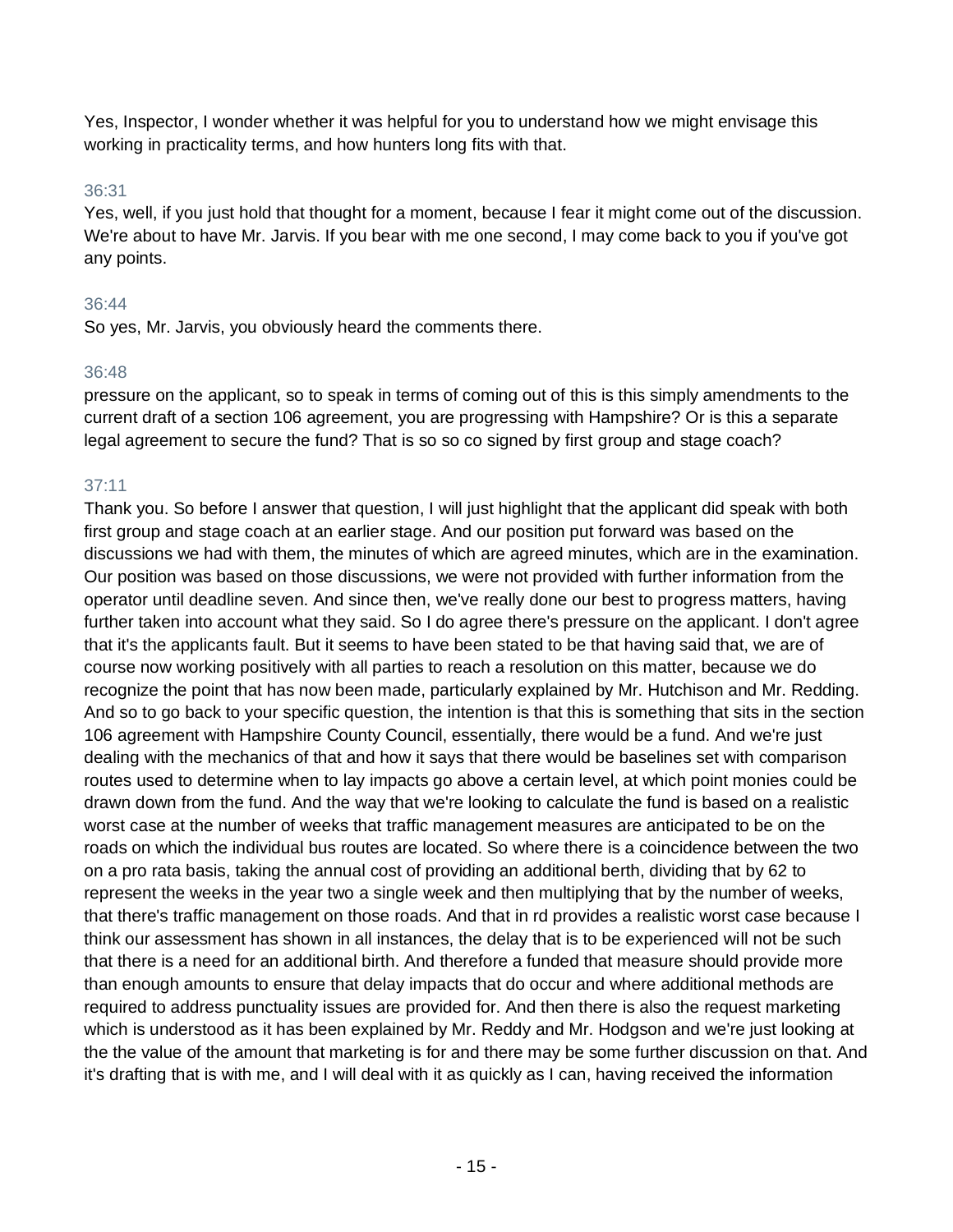with regards to how this is proposed to be set up on Tuesday. I haven't yet had the opportunity to draft that, sir.

### 39:54

Okay, thank you, Mr. Jarvis. I'll come back now. Miss drew Was there anything

### 40:00

thing in terms of that those mechanics of working that you wish to raise or elaborate on please,

### 40:07

I need to point out, we are working with Martin to come up with an SEO compliant mechanism for securing this and, and the higher authorities rolling it is to be that regulatory buffer a few like between the money and the claims for the actual use to make sure that those triggers are met, and that we can assess and review what will be commercially sensitive information as our regulatory function. And we also have available to us a wealth of data, which can evidence where impacts may or may not have occurred. So just to give some reassurance on that skill component element and where he sees it within the process.

### 40:45

Thank you very much. Thank you for clarifying that. Mr. Attorney. Was there anything further you wish to add?

### 40:51

No, I don't think so. So you're not going to be assisted by me going back on what Mr. Jarvis has said about who did what when say. We'll leave it there. Thank you. Thank you very much.

### 41:02

For the bus companies. Mr. Hodgson, first, is there anything further you wish to add for the examiner authority to consider on this matter?

### 41:12

Bus routes and bus mitigation? Now, I think all the points I wanted to make have been made. I don't think I have anything further to add at this point. Thank you, sir. Thank you. And Mr. Reddy, the same question to you, please.

### 41:27

And that I can give you the same answer, as Mr. Hodge said, quite happy at this moment in time until we get to the devil in the detail as I mentioned earlier.

### 41:37

Okay, thank you very much. Mr. Jarvis. Any final thoughts from the applicant on this?

### 41:45

No, thank you, sir.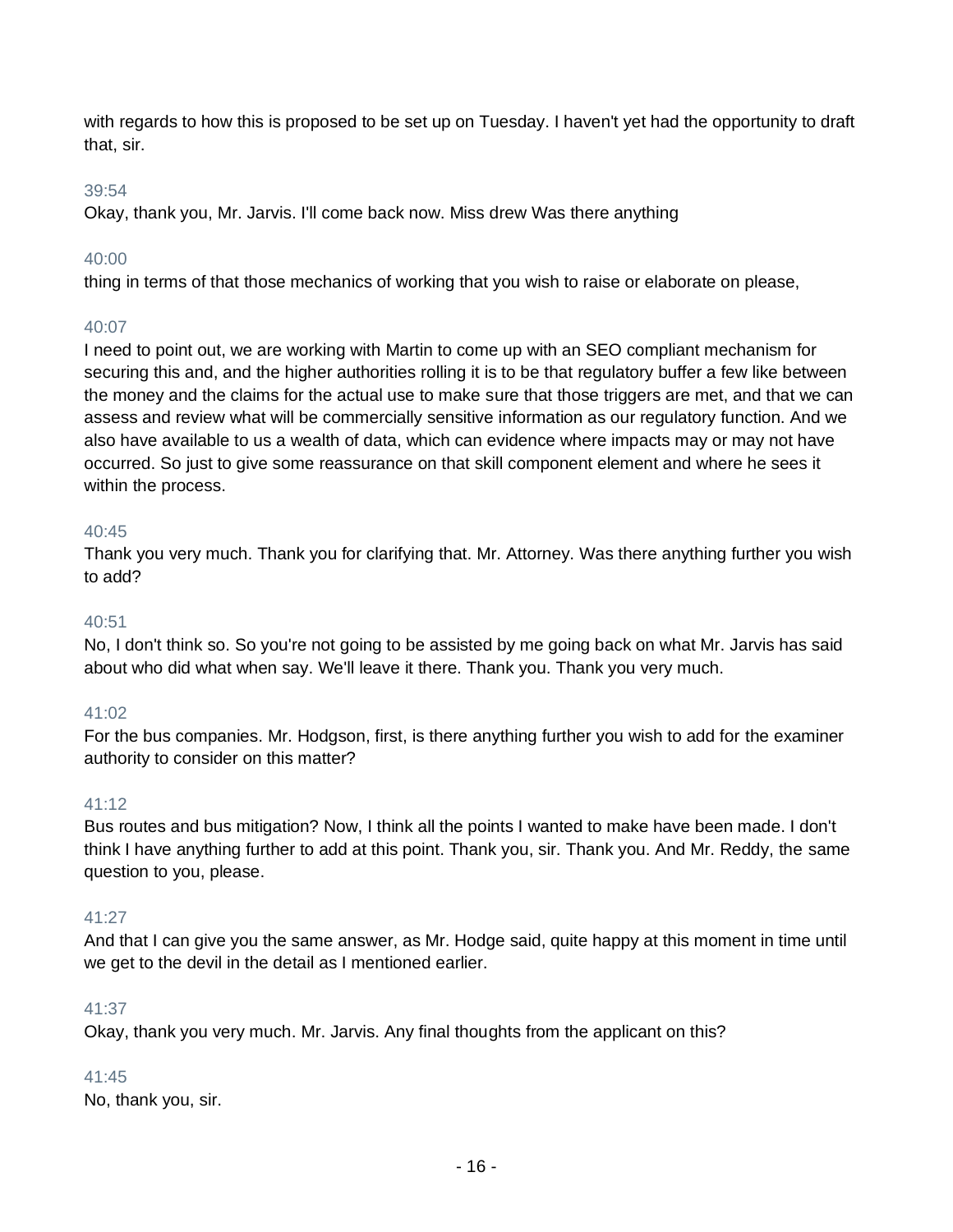Okay, thank you very much. And thank you to those who have attended for that particular item, much appreciated for your input.

### 41:58

Moving on, then to

### 42:01

questions seven, four, on the agenda.

### 42:06

The joint Bay feasibility report, does it replace or supersede in full? The joint Bay technical note?

### 42:15

The second part of that question is should it be appended to a management plan? I've since seen it deadlines. Seven see that it said that this is an indicative document only, which is acknowledged although it does contain a fair bit of information about the routes that cable drums would take to reach the Joint Base. But if that question could be answered, I'll turn to Mr. Jarvis I suppose in the first instance. Yeah, thank you, sir.

### 42:44

So

# 42:45

just to clarify that the joint bi feasibility report does supersede in full the joint a technical note, I'm not entirely sure why they had different names, but one does supersede the other.

### 42:55

As you have set out the joint a feasibility report has been produced to establish the feasibility of construction of the onshore cable reusing a number of indicative joint days. And it's only possible to confirm the locations of these Joint Base during detailed design as the onshore cable routes. The reports and locations of the joint bays are not secured at this time. And it's not proposed that they are secured at this time. The relevant design and construction management principles are included within the design and access statement design principles and also in the onshore outline construction environmental management plan. And I would add to that that the traffic management would be provided in connection with the installation is to accord with the traffic management parameters set out in the framework traffic management strategy. More recently, we've engaged with Hampshire County Council on these design principles and they've provided further input which I do understand has been incorporated into the working final draft of the death. So I thank them for their input on that. And that input will be incorporated at deadline answer.

### 43:54

Thank you very much.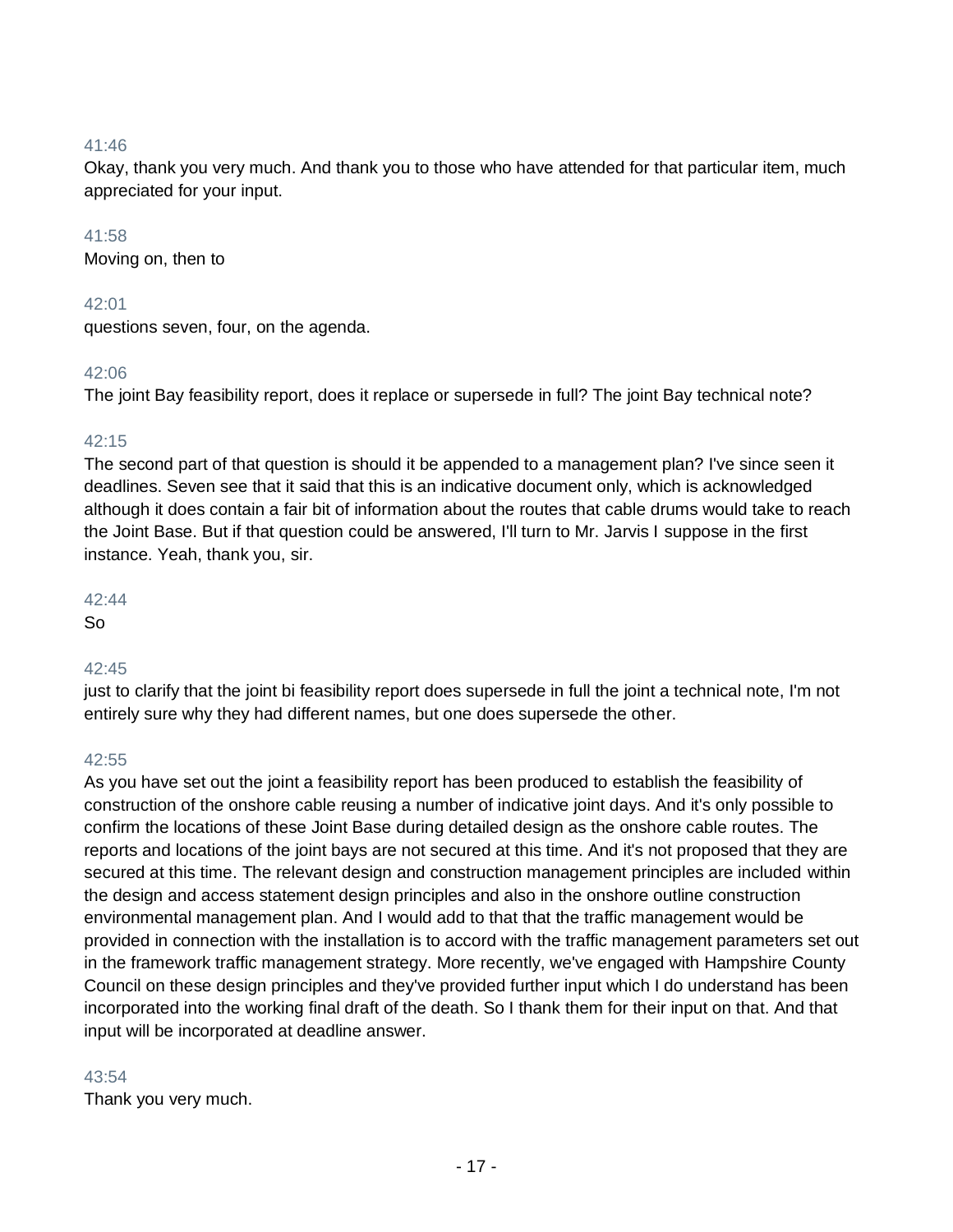Although questions seven five is related and we'll go into that. Does anyone have anything specific on what we just heard in questions? seven four.

### 44:07

Okay, nothing heard. Moving on then to seven five and the supplementary transport assessment.

### 44:16

addendum lists the 17 Joint Base that it says may be taken forward. A number of joint bays are within the carriageway including within bus lanes or within the highway limits requiring single lane closures for cable john deliveries for all of those if maintenance is required at a joint Bay location. What are the implications for traffic management? For example, the type of closure that nature closer the type of vehicles attending etc. Have the effects of this being taken into account in the environmental statement. Will Joint Base in the highway require acquisition of highway sub soil? appreciate there's a lot of facets to that question. Mr. Jarvis.

#### 45:01

In the first instance, I'll refer to Mr. Williams to address the Joint Base to be taken forward and the position regarding maintenance and repair and the position in relation to the F. Now, I will then address the acquisition of subsoil beneath the highway, sir. Thank you very much, Mr. Williams, then please,

#### $45:19$

thank you. So the reference to 17 to mbaise. included within the sta addendum refers to the indicative locations identified in the joint Bay feasibility report where cable drum deliveries would be needed

#### 45:34

to those locations if they were to come forward based upon the preliminary assessments of cable pulling requirements. The joint Bay feasibility report therefore proves the feasibility of constructing the onshore cable route through detailing indicative locations for 35 joint Bay's of which nine or indicatively located within the carriageway or highway limits. The sta addendum then confirms how the cable drums would be delivered, if they were in the locations thereby evidence in the feasibility of the approach and the position on impacts in relation to those deliveries.

#### 46:18

With regard to

#### 46:20

maintenance, repair of joint bays and required traffic management, there is no requirement for maintenance on of the joint bays on a routine basis.

#### 46:32

The only time that joint Bay would need to be revisited would be in the unlikely event of a failure either of the joint itself or a cable failure that would require the failed cable section to be replaced. In the event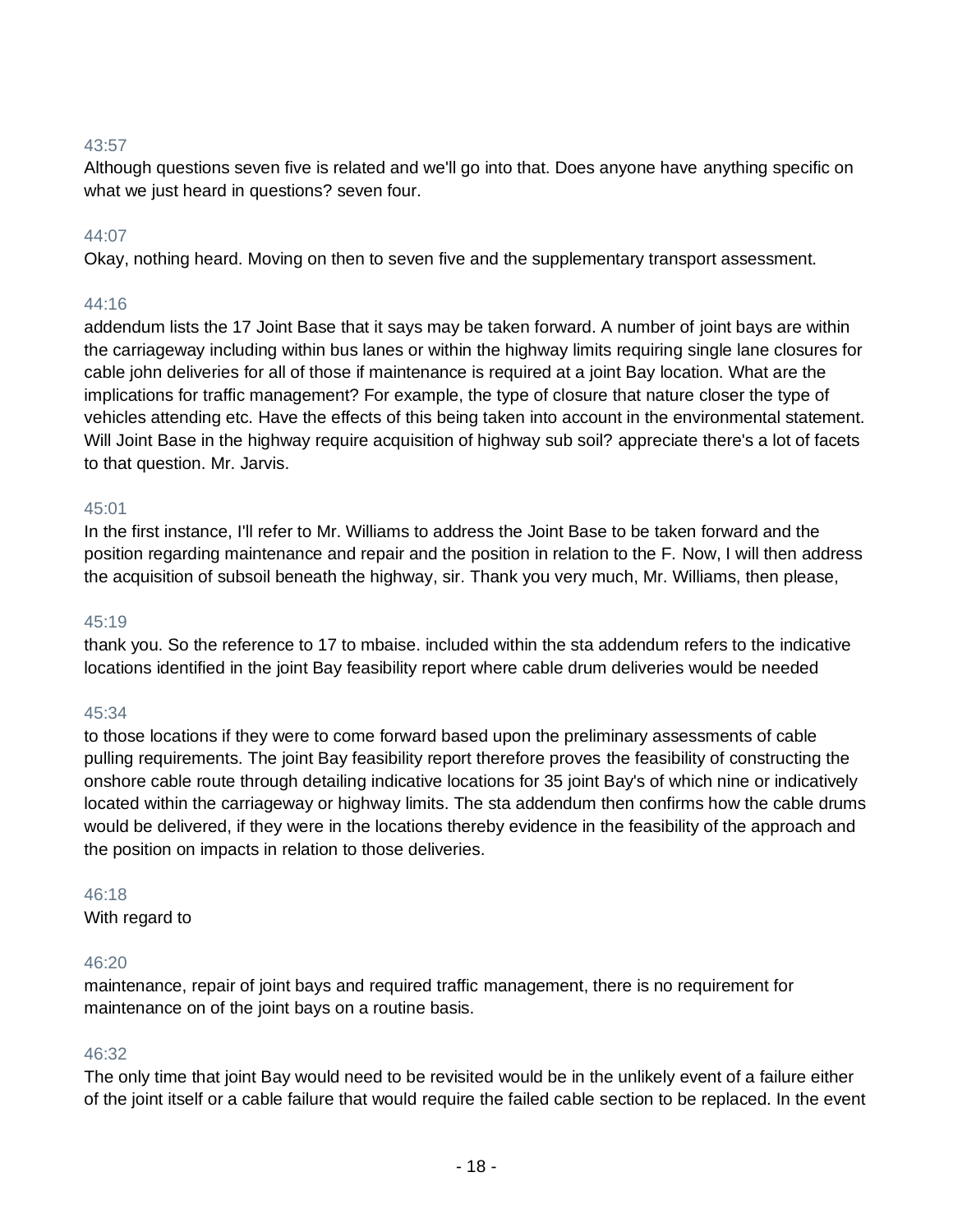of the failure of a joint or cable work to repair will be similar to the work required for construction that is excavation of the joint Bay. Firstly, removal of the failed joint or cable installation of a new cable joint of the new cable into the existing or installation of a new joint backfilling of the joint Bay. And then finally reinstatement of the carriageway. The type of plant and equipment required for these activities will be identical to that required for the original construction. And the traffic management required will be that that as prescribed in the ftms for the construction of the onshore cable route.

# 47:25

times timescales overall would be the same as the construction period. Because whilst works would be associated with only one cable or joint rather than to any time saving will be offset by the need to remove the faulty component before replacing it.

# 47:42

With regards to the position in relation to the as

# 47:48

the operational stage of the proposed development, was scoped out of the ES chapter 22 on traffic and transport as stated in table 22.1.

# 48:01

This was on the basis of the anticipated traffic impacts during the operational phase of the development are unlikely to generate significant effects, which reflects the rarity in which such maintenance would be required.

# 48:15

Thank you. Thank you very much. And just very quickly, it may also

# 48:21

best. Mr. Jarvis can comment on? But in terms of if that urgent maintenance was required, would you go through the permit scheme of either Hampshire or Portsmouth to book devoted space to be able to undertake that work? Or is this team some emergency work that would be enabled to take place almost immediately disregarding that?

# 48:48

It's a good question. So I guess it depends on how we change the definition of

### 48:54

emergency works further to yesterday's comments. But I suspect if there was an outage of the interconnector as a consequence of the fault then that that would be classed as urgent and therefore the permitting scheme would be in the position of urgent work, so we'd obtain upon it but it would be under that on that basis, I expect.

# 49:12

Okay, thanks so much for clarifying. And please do continue.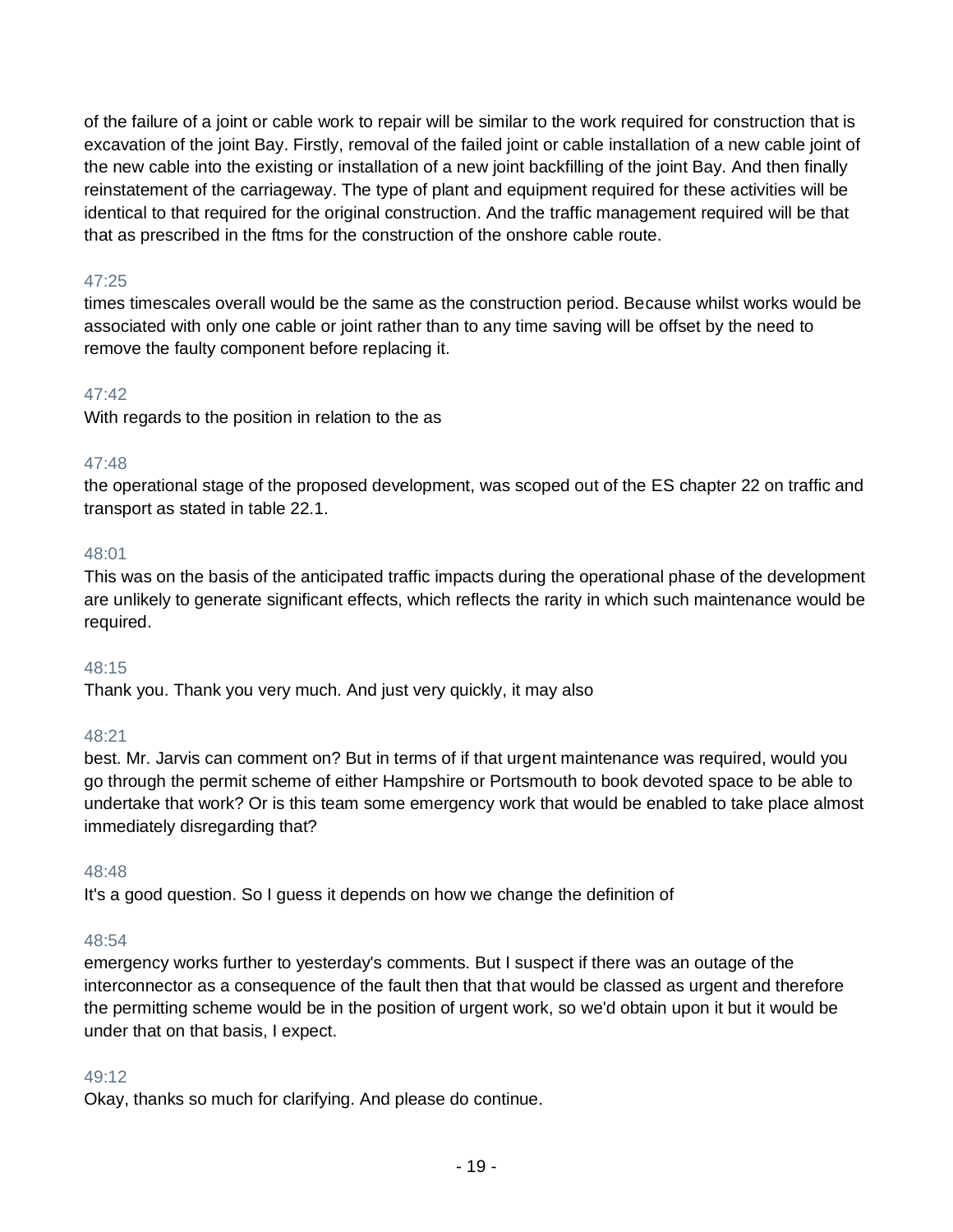Thank you. So I'll just address the position with regards to the acquisition of 72 Highway.

### 49:21

So there, there won't be any requirements, the acquisition of highways, so for joint relocation. And the reason why that is is because any joint they will be situated in an area free from services to allow a free unobstructed area for the jointing works to be carried out as required to ensure the quality of the work. The base of the joint day will therefore be constructed as a burial depth to suit the normal burial depth for the cable system. And this will be slightly deeper than the main cable trench to allow the joint Bay to accommodate the extra diameter of the joints. That will increase the depth of the Joint Base by approximately 200 to 300 millimeters compared to the main cable trench only. And therefore it's not anticipated as that would go outside of the zone of origin.

### 50:00

Are you on the highway? Sir? Thank you. Thank you very much. Thank you for clarifying that. Mr. Attorney, I see your hand is raised.

### 50:09

Thank you, Sir Richard, Attorney for Hampshire County Council again.

### 50:15

So just on joint bays, obviously, the position is the joint Bay documents that have been submitted, provide indicative locations for joint bays and don't actually confirm that the locations are the ones where joint bays will be constructed. So, to that extent, the appraisal of what's proposed by the county council has obviously been fairly limited. And we accept the position that has just been described by Mr. Jarvis that there wouldn't be a need for subsoil acquisition for the reasons he's given. We agree that there has not been any assessment of the impact of maintenance of Joint Base. We, I think we just need to clarify what Mr. Jarvis said about the need for a permit. in circumstances where there were urgent works, and urgent works still require a permit, but they can be granted retrospectively in some instances. So the permit scheme would still apply,

### 51:21

even if there was a need for urgent work to the cable or to a joint. So those are the sort of main points on the agenda item more generally, on Joint Base because of the absence of certainty as to where the Joint Base will be located, we have pressed for further detail to be included in the design lab statement. And as I understand it, that is matter which is now agreed by the applicant. But again, I think we're waiting on drafting from the applicant in respect of that, if we can resolve that, then the concerns that we've expressed about Joint Base, that they still stand in terms of the scale of the works and the concern about their location on the highway. But they will be to some extent capable of future control by the Highway Authority, pursuant to the design that says statement and the approvals that are required.

### 52:19

Thank you very much for that. Mr. Jarvis. Would you like to respond to that? Or Mr. Williams?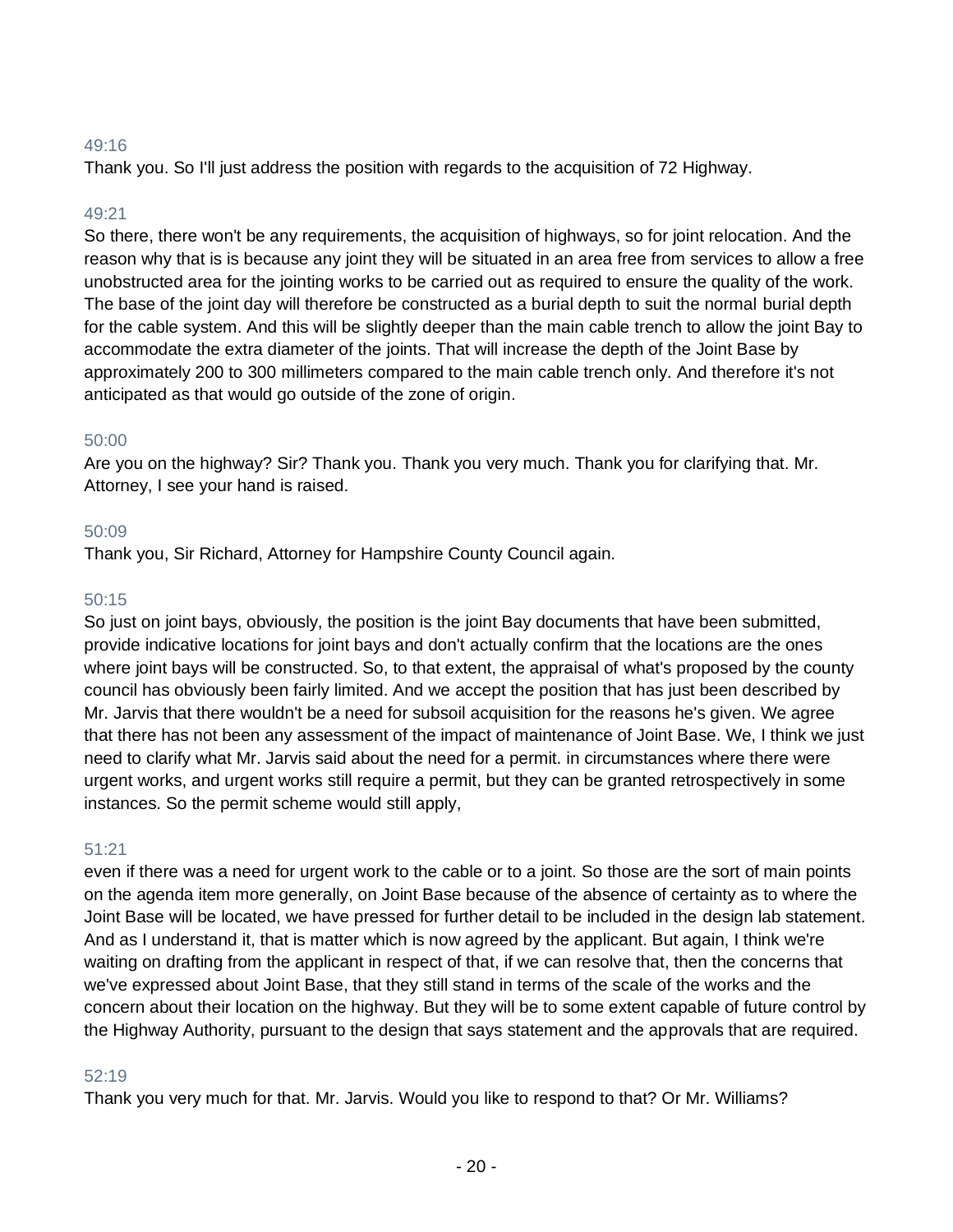Briefly that I will pass this as I will. Yeah, I would just clarify that I agree with Mr. Tally, the payment scheme would be applicable. And it was more of a question of whether their emergency works within the scope of the bank scheme, which I think they would be but I do agree that the payment scheme would apply as it would be maintenance to the authorized development and therefore caught through the order. And if I may, I just like to ask Mr. Williams to give an update on exactly where we are with the agreement of the additional design principles to be included in the das with Hampshire County Council in relation to joint a,

### 52:55

its place.

# 53:04

Apologies, I am not aware of the latest position on that.

# 53:11

I, I know that there have been discussions regarding the topic.

# 53:18

But I'm not able to add anything further at this stage. Apologies.

# 53:25

Okay, not a problem, per se. But obviously you'll need to work that out if there is another design principle to the deaths that will give the reassurance to Hampshire County Council. We'd look forward to seeing that in due course, for the other Highway Authority. With me one second. Mr. Attorney, you wish to come back before I go to Portsmouth?

# 53:49

Thank you. So just to say on this point about the das, there in our comments, a deadline. The detail is in the comments that deadlines seven sees that maybe the applicant hasn't yet picked all of that up, but it was something that was foreshadowed deadline seven as well.

# 54:06

Okay, thank you for that clarification. Mr. Attorney. Thank you.

# 54:10

Mr.

# 54:12

Mr. Hayward, is there anything that you wish to add on this particular item on the agenda?

# 54:19

Um, I haven't heard anything but Mr. Haywood.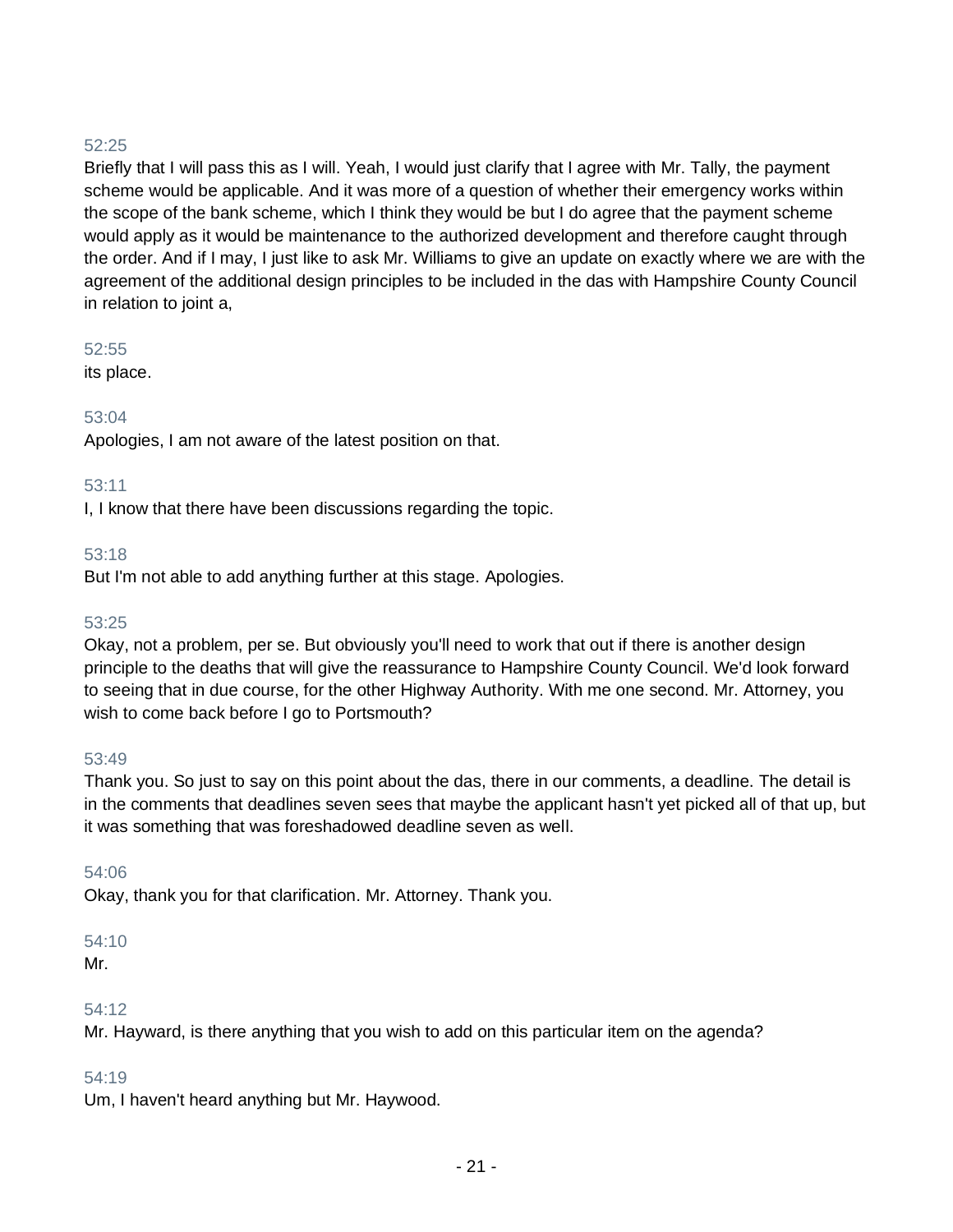Already, Peter Hayward from Portsmouth.

### 54:25

The revised joint Bay feasibility report did address the issue that we had around the joint Bay access to Fernand field and the obstruction of that vehicles not being able to turn on site. So to that degree, move this forward a degreaser, but we do recognize that they are any feasibility

### 54:42

stages. So the confidence that we can have in this degree limited.

### 54:47

Okay. Excellent. Thank you for clarifying that.

### 54:52

I see that a hand is raised.

### 54:57

Mr. Jarvis is that from yourself?

### 55:00

For myself, I have just had an update from other members of the team who confirmed that the and then to the design principles in relation to the Joint Base are agreed. And this was outlined and concerned to Hampshire County Council on the 12th of February. So I believe that matter is now resolved.

# 55:18

Thank you very much. Does anyone else have anything they wish to raise in respect of this agenda item?

### 55:26

Okay, nothing heard. We'll move on then to questions Seven, six. In relation to day lane. There's a question on the agenda with some supplementary questions to follow. But initially, how has worked progressed on the section 278 agreement to secure the facilitation of passing bays on day Lane? And is Hampshire County Council content with the traffic management measures on day Lane? If not, why not? Come to Mr. Attorney in the first instance, please.

### 56:00

Thank you, in respect to the 278, the draft is in progress between the parties. So hopefully that's going to be resolved soon. We've got a few points I think left over on management day lane. I don't know if

### 56:19

Mr. Murray wants to come in on that and point out what they are. But as I understand it, we are pretty close to resolving the technical issues between us on day lane.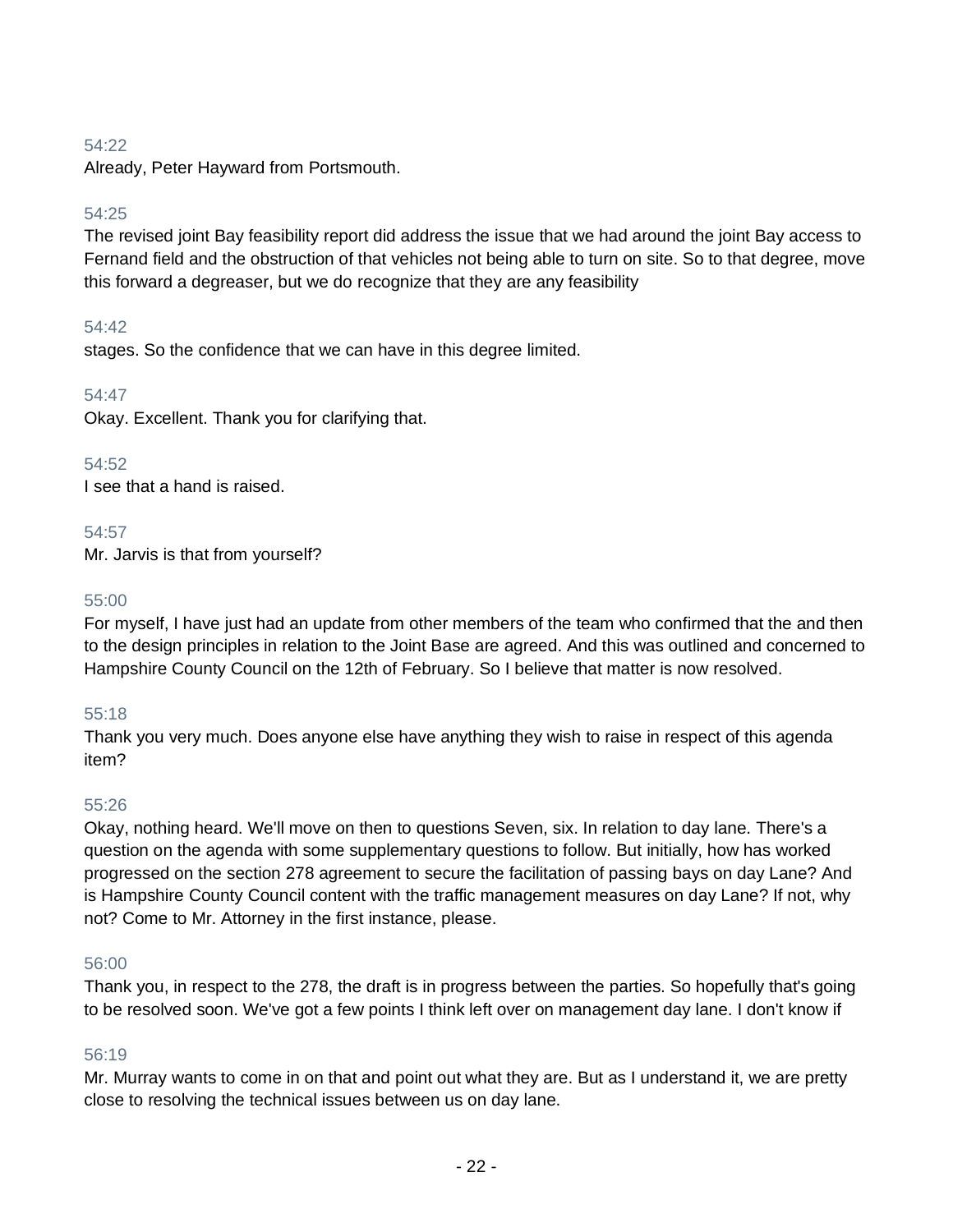Thank you, Miss jury, is there anything you wish to add there?

### 56:39

Yeah, the general principles are agreed obviously there is a use of Holbert Road lowboy and our highway there which requires a parking suspension. There is some question going circulating about who actually would undertake any enforcement of the policies mentioned a homework road. And if that's going to be a requirement of the traffic officers at having Borough Council, how that will be funded to ensure that it can happen if it's needed. I'm mindful at the moment that that Labour has capacity to accommodate the needs of liquid and otherwise I wouldn't have put it forward as a solution. But I am also conscious that debris Park is not currently built out. It will progress over the course of construction. And if demand increases, then we may be at a higher risk of people trying to utilize the area when it's not being used by quitting traffic during the day.

### 57:33

Okay, just to confirm on that, then, are you saying that this done spree Park has already sort of reserved capacity in that light bye for now the labor was constructed. As the dunks we access remove some of the existing lay byes on Holbrook road. So it was a light pipe replacement in terms of capacity at the moment is not being fully utilized. And that's not to say that demand might not increase there if you've got heavy industrial use on that site as it builds out.

### 58:02

Okay, thank you very much. Thank you for that.

### 58:05

Mr. Jarvis. Obviously, we touched on requirements 16. Yesterday, briefly, which secures the use of the hell but road layby. This matter of enforcement and enforceability. How do you see that working in in practical terms?

### 58:25

It's a question that was raised with me on Monday. I, for reasons of really being involved in these hearings, haven't had time to fully consider it. However, I can say I am looking at it further and where there are resource implications, we will work to ensure that they are addressed that we recognize that the use of those for purposes in connection with the authorized development is not a matter that should be charged to the local authority.

### 58:51

So thank you very much for that. Is there

# 58:56

before I go into my supplementary questions, is there anything anyone further wishes to raise on that particular point?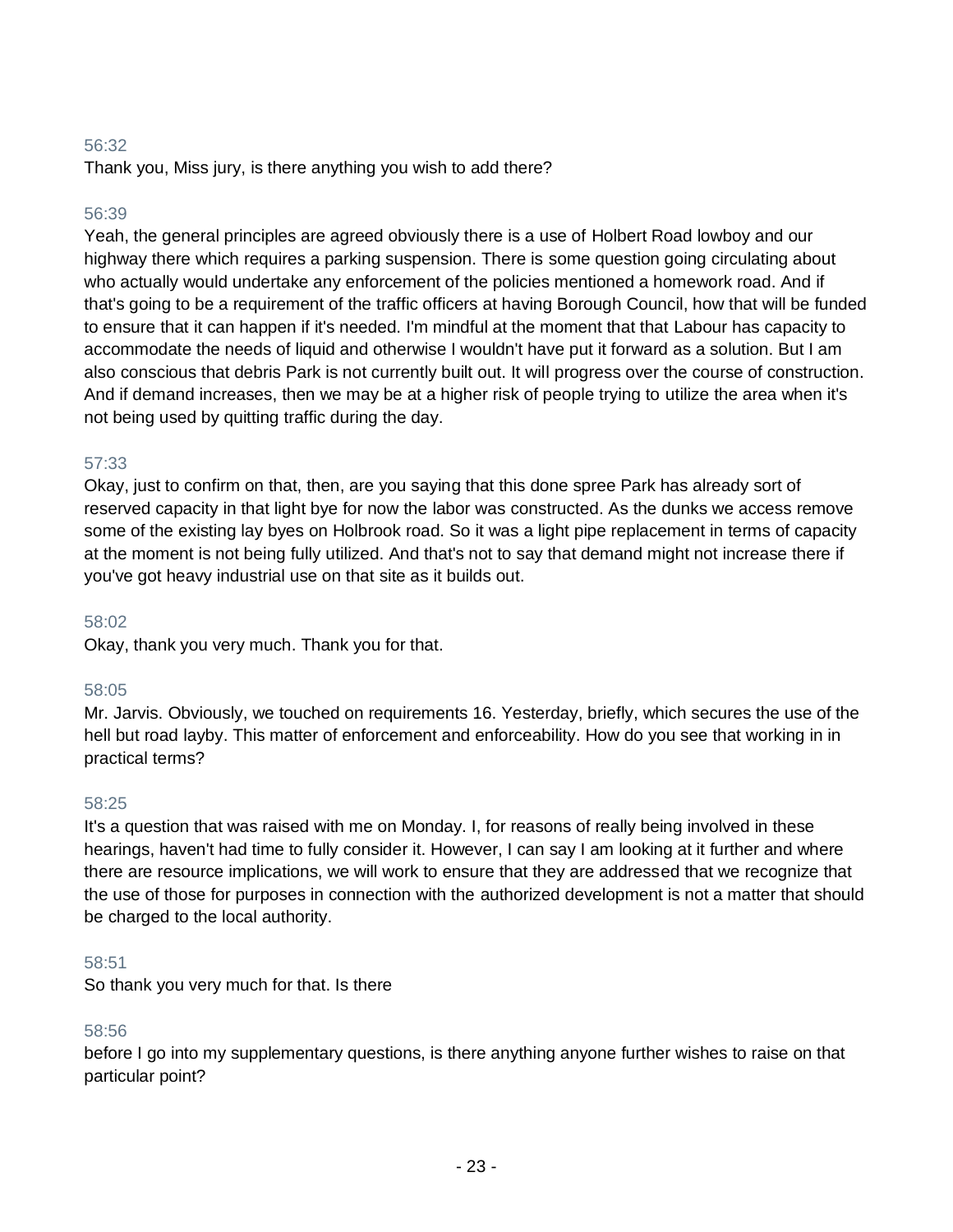Okay, thank you very much. I noted from some of the

### 59:11

responses from Hampshire County Council received at deadlines seven see that

### 59:19

the

# 59:21

whole another day lane management system may only be in place during peak construction.

### 59:28

Is that St. Mr. Tony, you could just elaborate on to about where that point comes from please.

### 59:38

So I might have to hand that over to Holly Drury or somebody else on my team. I don't know the source of that comment.

### 59:47

I think I can I can compliment them in the in the dating management strategy it had. It was a direct quote from their draft strategy that they had taken at the previous deadline. I understood

### 1:00:00

And from drafting that, that's going to be removed.

# 1:00:05

I can't recall off the top of my head because my colleague is looking at the detail that we've seen that and it's been done. I don't know if Chris can, because we might be able to confirm. But I think we were agreed on that that's not appropriate, and it will need to be in place from the start to the finish, or until such time as we agree otherwise.

### 1:00:24

Thank you very much. Mr. Jarvis. Is there anything you can add on this one?

# 1:00:31

I think it's probably a question best directed at Mr. Williams. Cos Mr. Williams. Thank you. Yeah. Just to know, the update to the Daily Note that was submitted at deadline, seven c remove the reference to peak construction, and proposed that their strategy is implemented from the start of construction to the end unless it is agreed otherwise with the Highway Authority.

### 1:00:57

Excellent.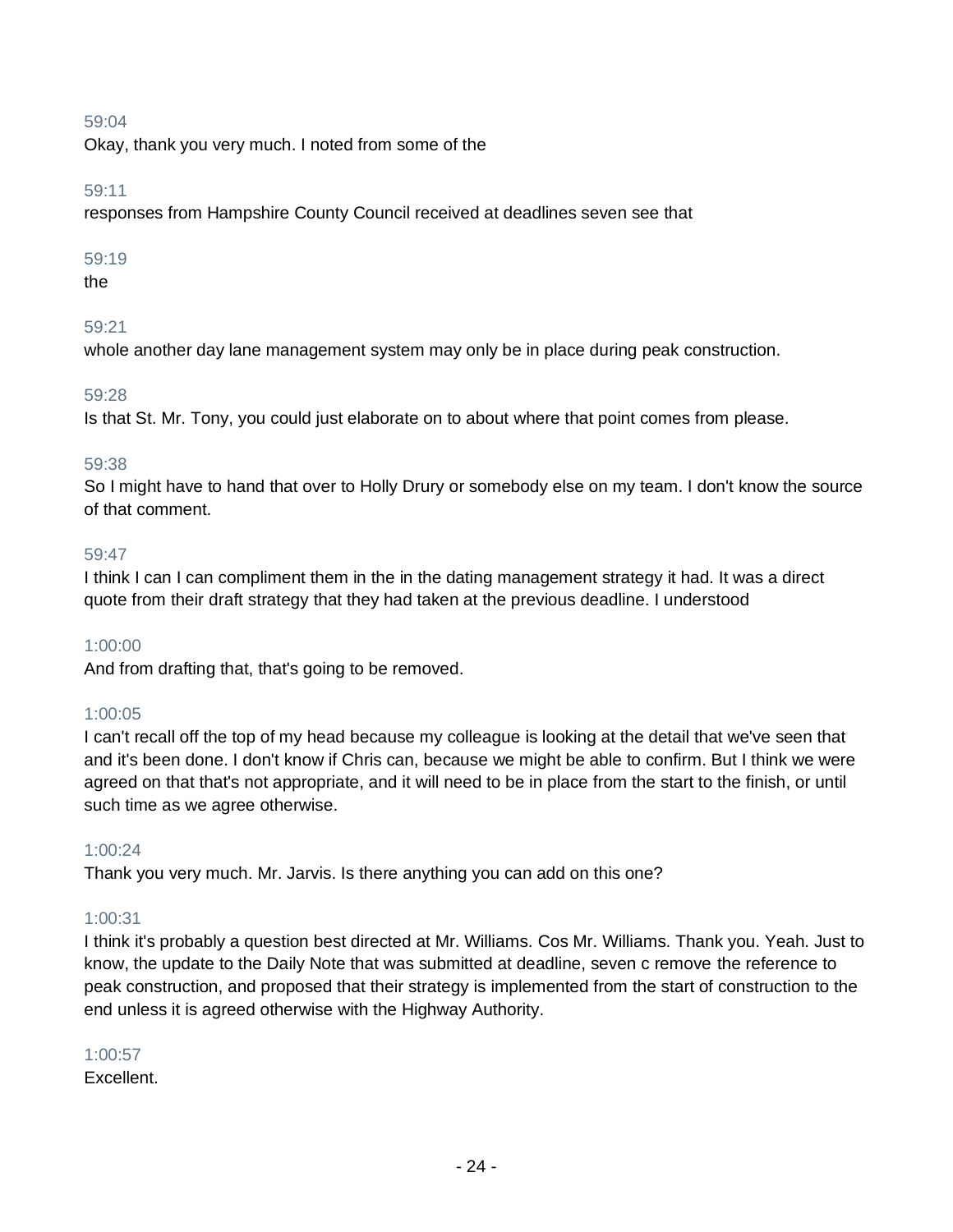### 1:00:59

Thank you very much.

### 1:01:01

Another supplementary question on this. It is interrelated, I guess, from Hampshire's do seven see submission, it was referenced about the farm track of Broadway lane being used for the first three to six months of construction. But that doesn't appear in the construction transport management plan.

# 1:01:21

Can the applicant just confirm what the situation regarding that access is, whether it has been accounted for an environmental statement, and where it's useful operation is accommodated in a appropriate controlling management plan.

### 1:01:39

So if I may ask Mr. Williams to comment on the first points regarding how it's used and in relation to the environment statement, and then I'll probably pick up on that second point as well and deal with how the matter is proposed to be controlled. Okay, thank you very much, Mr. Williams.

### 1:01:55

Thank you. So, the use of the Broadway farm access is to

1:02:04

is to bring plant machinery and materials onto site.

1:02:10 In relation to construction of the

### 1:02:14

Broadway lane access junction and haul road.

1:02:21

It is being proposed to allow the safe construction of that route of that junction offline.

1:02:29

With the alternative being the vehicles would need to

### 1:02:35

stop on carriageway effectively to offload.

### 1:02:40

Under traffic management,

# 1:02:43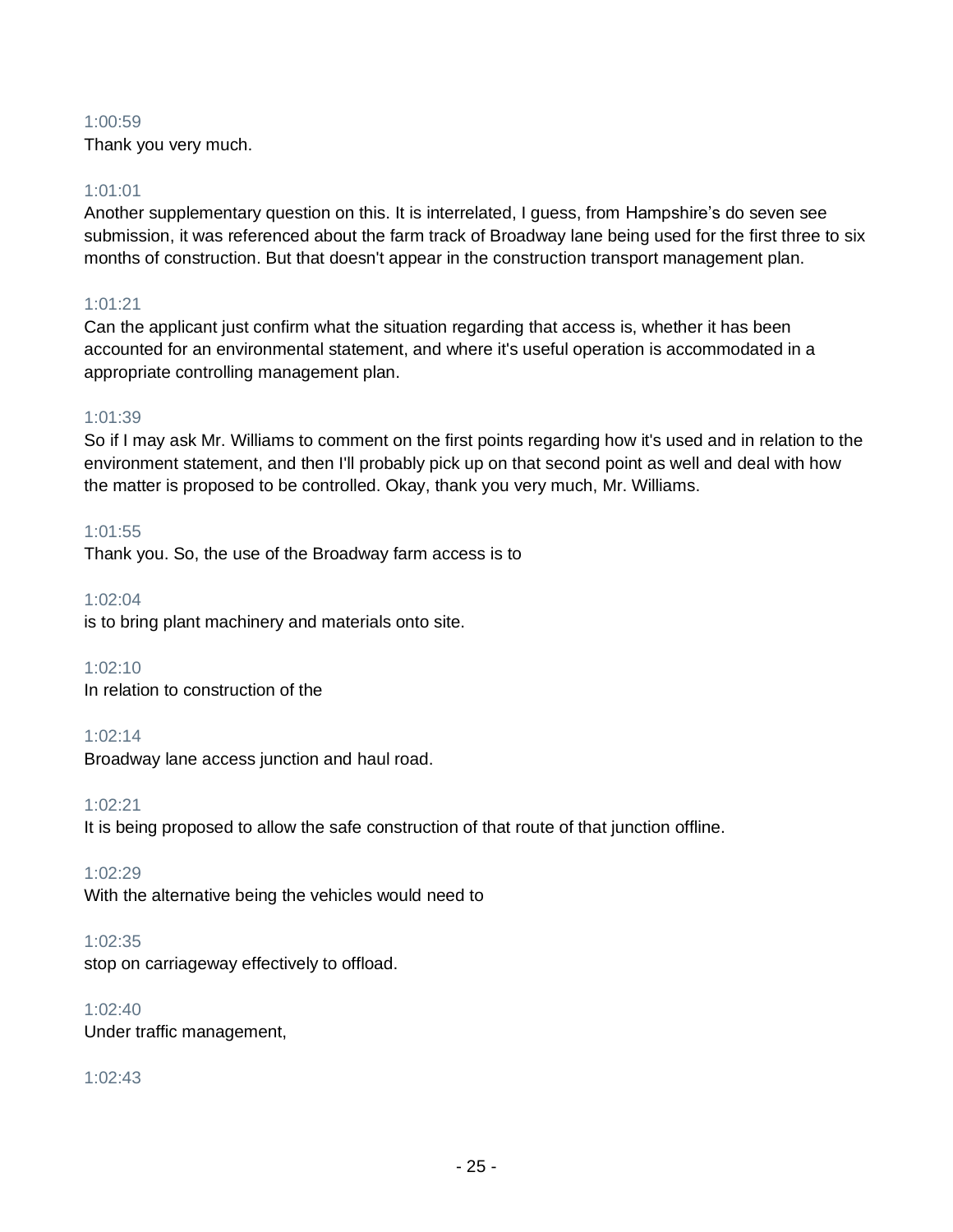in terms of how it's covered in the ES assessment, our assessments are based wholly on the peak construction period.

### 1:02:53

And use of the

### 1:02:56

the proposed access junction that we've talked about previously. So as this falls outside of the peak construction period, it's not being picked up within our assessments today.

### 1:03:10

Okay, thank you very much, Miss Jarvis.

### 1:03:14

Thank you. So, as Chris Williams has just explained, we have assessed the peak impacts and the impacts associated with the construction of this access, and the access road access road would be far less than the peak. So we're currently going through an exercise to confirm the number of vehicles that would be required in order to facilitate the construction of the access and the first 100 metres or so as the access road is using the soundtrack is only appropriate for that because it then goes off in a different direction. So it's not entirely helpful for constructing the access road. So the secrets will be that the access is first constructed, along with the first 100 metres of the access road, and then the access road will be constructed from that point using the main access with the whole road in place. And with regards to how this has to be controlled. It's proposed to include an additional sub paragraph to the requirements 17 of the construction traffic management plan that requires a traffic management plan to be approved in relation to the site access works, which are works number two BB, and then that will that will be secured and set the limits on the number of vehicles and how those vehicles will be managed through the use of marshals similar to the proposals in relation to how marshals will be used for the more for the construction access I just described during peak construction. So taking all that into account, the view is that the the worst case impacts have been assessed. The assessment that has been carried out is sufficient to assess the impact of using this area that this number of sick would also therefore new no new environmental impacts arise and appropriate mitigations will be confirmed within the management plan that's going to be secured three requirements. 17 sir, thank you.

### 1:04:55

Thank you very much. I think I get all of that Mr. Turner.

### 1:05:00

Your hand is raised.

### 1:05:04

For Hampshire County Council, I think, really this is a quite a serious issue which the applicant has overlooked. The basic position from the county council is that the applicant hasn't assessed this access. And we're concerned generally, about its suitability. And there are identified concerns in the ctmp. in respect of the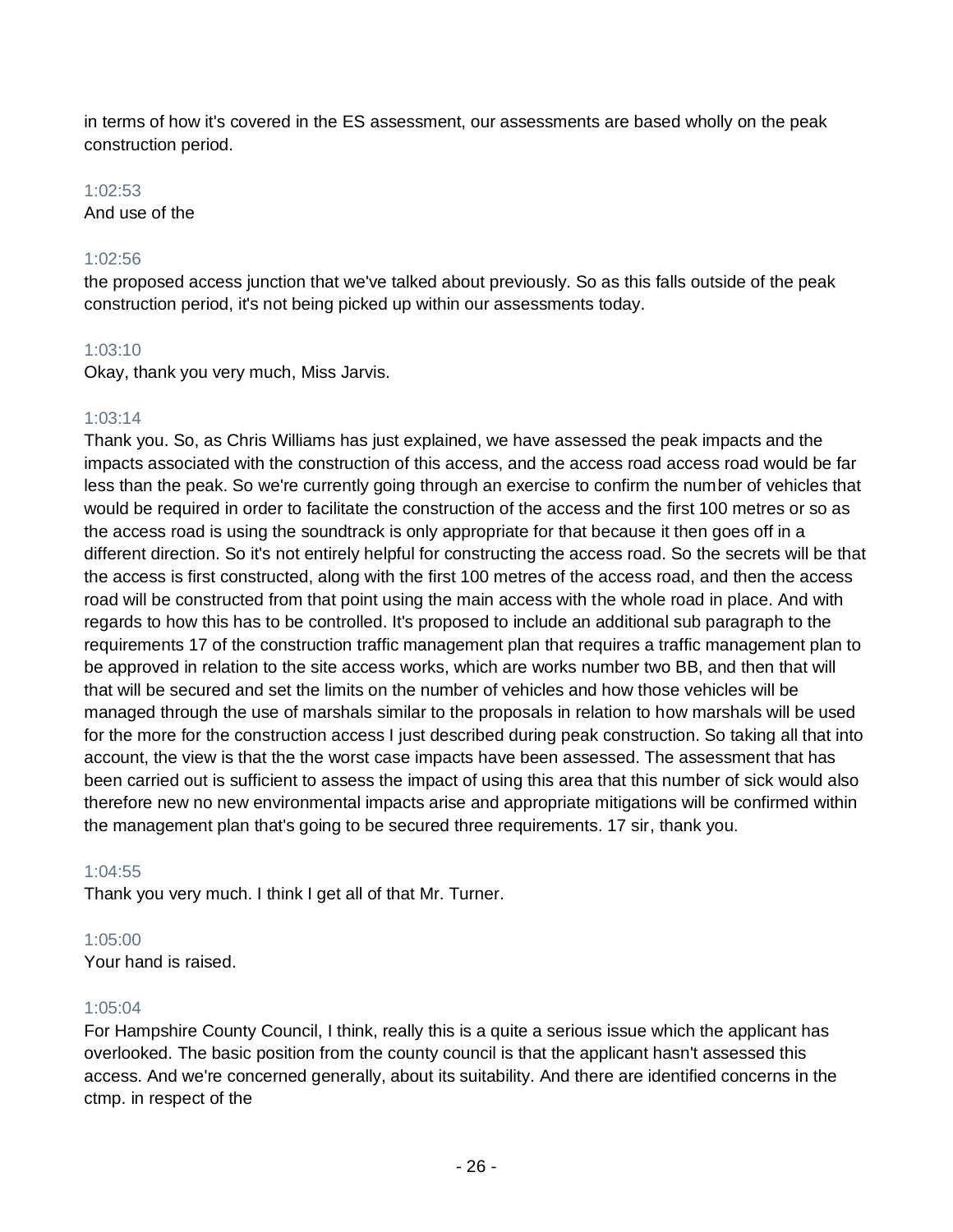### 1:05:33

junction between Broadway lane and day lane, you see that at paragraph 6.2, point two of the ctmp. As it stands today,

### 1:05:46

the wording which is proposed as an addition to the ctmp to address this farm access road being used is extremely limited. It doesn't address the fundamental issue of Highway Safety.

### 1:06:07

The access that currently is a private farm access, which also forms a public right of way,

### 1:06:16

there is no evidence about the existing or indeed the proposed level of use of it. And we haven't seen any evidence to show that the existing access can safely accommodate vehicle movements, including hgvs, particularly with regard to visibility splays. And we haven't seen any evidence that the access can be upgraded to accommodate those sorts of vehicles at the moment, it is not a made fully made road, gravel and with concrete stripping it.

### 1:06:52

So essentially, this is something which is really unassessed and which we're very concerned about, to say it's all going to be dealt with in a management plan later down the line is only satisfactory if the applicant is required to demonstrate the suitability of that access. And if the Highway Authority has the power to stop that access being used in the way proposed, because we can't say to you, and you can't advise the Secretary of State, that this is a safe or appropriate means of access to the construction site. And the reason we can't do that, and the reason you can't report on that is because the applicant hasn't assessed it. So it's a huge oversight on the applicants part. If it's going to be resolved, they'll need to either do that assessment now to demonstrate to us the suitability of that access. Or they'll have to remove that access from the proposals, or subject it to what we've proposed, which is that it is an extremely, it's limited to vehicles the less than three and a half tonnes, which is an expedient, rather than a particularly satisfactory position to reach. But simply the excluding HGVs will address

# 1:08:14

that a large proportion of the county Council's concerns here. But really, if they're going to knock this off into the latest age in the process, then we need to look to drafting which would allow the county council to simply say no, that is not satisfactory. And therefore you cannot use that means of access in the way proposed. And I'm sure Miss Jarvis will say well, that might help hold up our scheme and stop us from delivering the scheme. But that's consequences then not being able to prove its suitability at this stage. So hope that makes our position clear. It's a point of real concern for the county council.

# 1:08:46

Okay, and just just two quick questions for Mr. Attorney coming off of that. The first one in relation to highway safety, would the use of this access required to have been assessed in the road safety audit, does that need to happen? Or should that have happened? or indeed does it happen?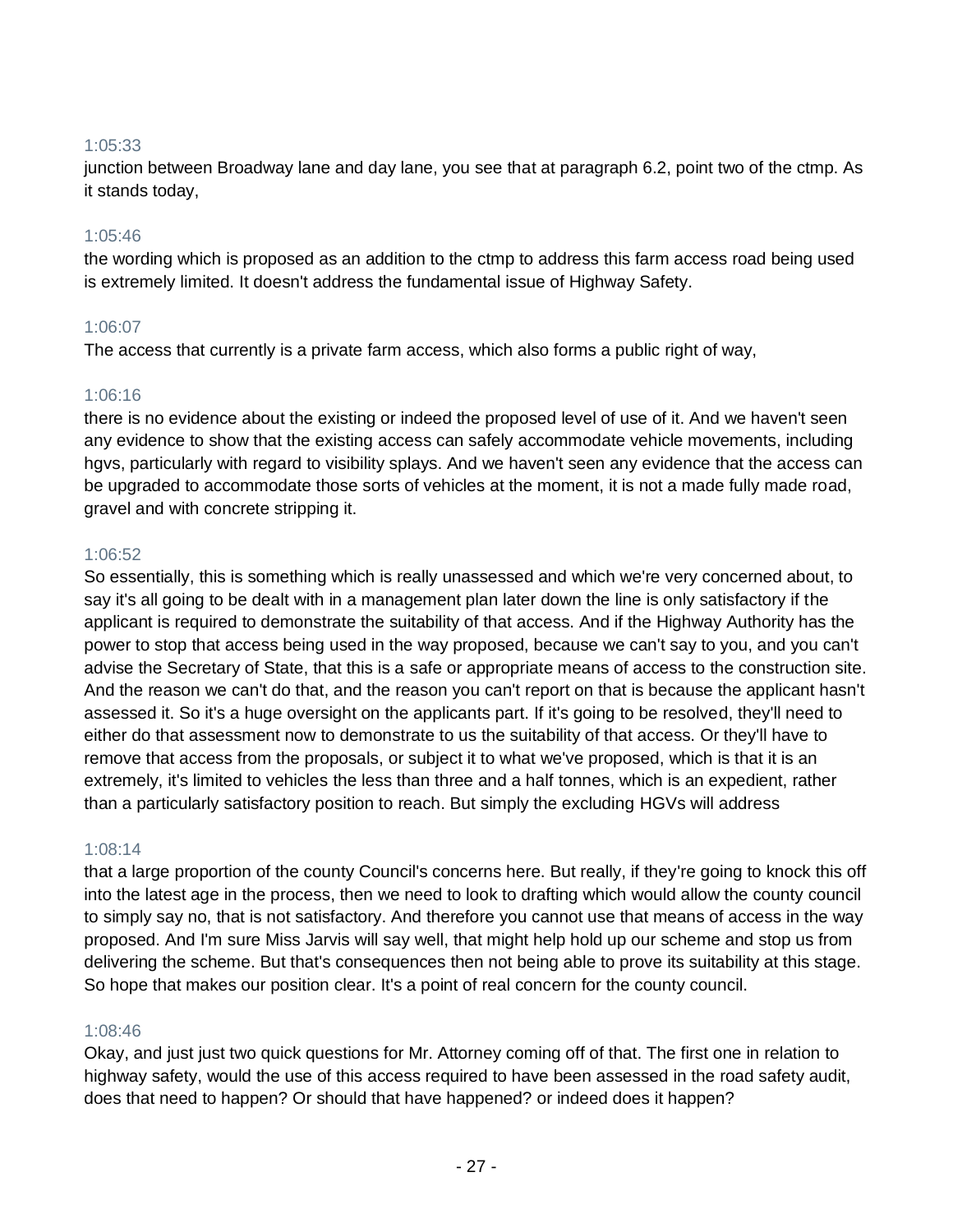### 1:09:08

I'll check. Perhaps mystery can help on that one. And it would depend if the junction form in any way has to change the road safety or it will be required if there's any structural changes to the highway form there. So if it needs to be widened, etc, or visibility space needs to be secured and it will be subject to safety.

### 1:09:29

Thank you very much, Miss jury. And then the second question, Mr. Turney. You said how the examiner authority may progress that if the access remained

### 1:09:41

I don't wish to put words in your mouth. I just wish to understand the position with regards the bus companies earlier used to turn a phrase similar to

### 1:09:53

a recommend refusal due to failure to mitigate the effects.

### 1:09:59

Not wishing to

### 1:10:00

To put words in your mouth, you might have something different on that. But would that be Hampshire County Council's position, if the access remained in that, in your view remained on assessed?

# 1:10:13

Well, so to be frank, I don't think that is ever going to be the most

# 1:10:19

as a necessary step, to refuse if that was the only issue with the application to refuse on those grounds, what I think the applicant would have to do is, is accept that it cannot use that access. And then it may be that it would have to secure another access, or alternative measures for the early construction works in that location.

### 1:10:41

But I didn't go so far as to say this is a point where we can't see any way in which it could be remedied the simple remedy, I think, would be to exclude that access from the provisions in the order.

### 1:10:55

But we've also suggested, you know, trying to be as reasonable as possible, another expedient, which is to impose a weight limit on that access. And as I say, it's not it's not entirely satisfactory, but as an expedient, it means that we know that HGVs will not use that access. And if that's the case, then our particular concern is going to be addressed.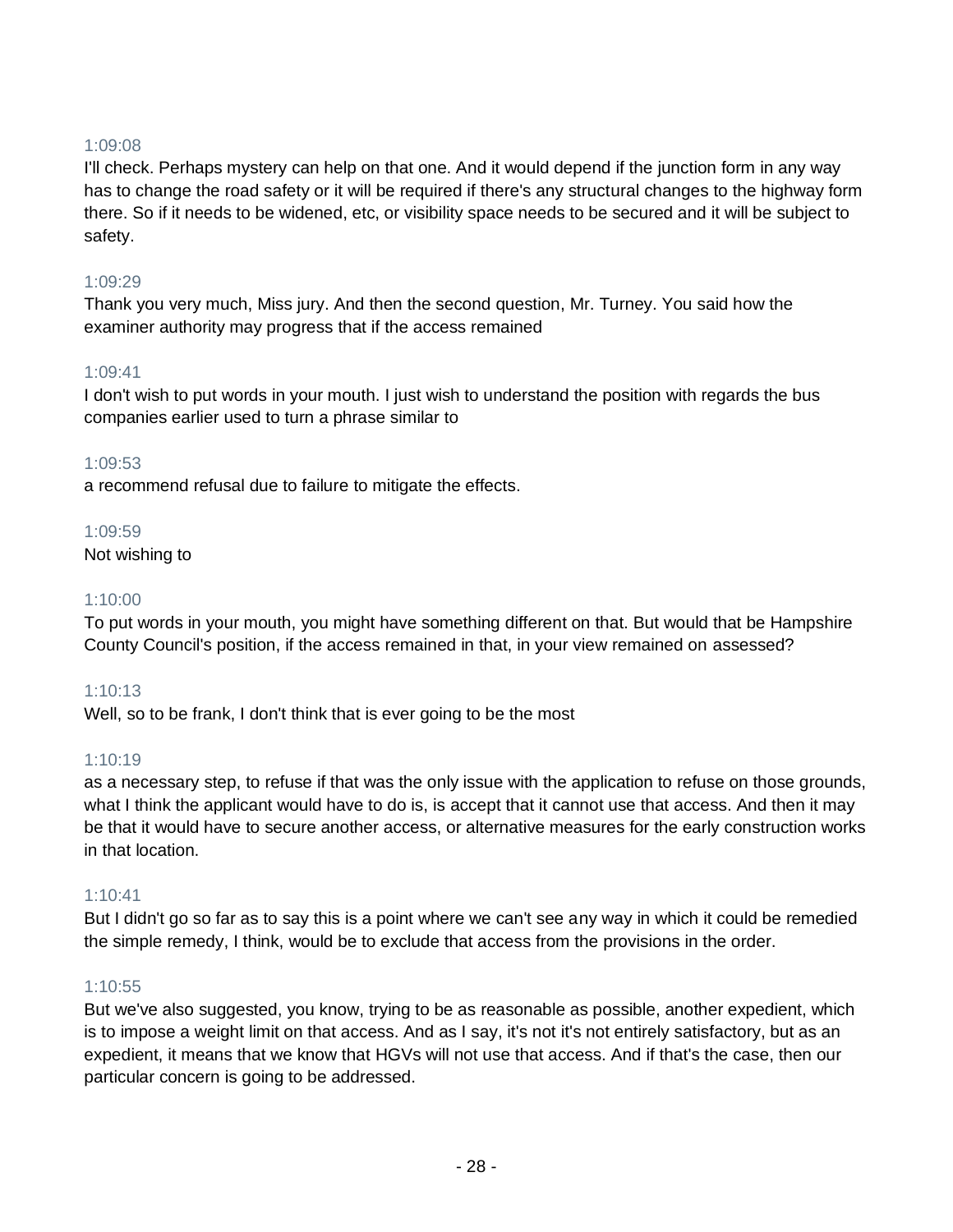### 1:11:20

Okay, thank you very much, Mr. Attorney. Thank you for clarifying that.

### 1:11:25

Who from the applicant side would like to go first? Mr. Jarvis and Mr. Williams in just responding to those, those points there? I can go first there, and then I'll just pass across to Mr. Williams, if that's okay. And yes, I would just like to clarify the points I was explaining with regard to confirming the number of vehicles, the types of vehicles and you sort of relying on the tracking diagrams that have been carried out all of that information is proposed to be sort of confirmed now. And the included in the framework construction traffic management plan, such that any traffic management plan in the future needs to comply with that I completely appreciate that HCC will need to review that and confirm whether they're happy with that information. And as to whether or not they consider that addresses the problem or if their position remains that the way to address it is to impose a three and a half ton weight limit or otherwise seek to deal with this separately.

#### 1:12:17

I would if I made it past it Mr. Chris Williams, who I think can provide a bit more information around the suitability of the access and its existing use in the context and what the proposed use is in connection with the construction of the conversation access.

1:12:31 Okay, Mr. Williams.

#### 1:12:35

Thank you. So just in terms of some detail on the existing use, we're aware that the farm access is currently used by large tractors and trailers of up to 20 tons in in weight to deliver grain to the grain store which is located to the west of Broadway lane. It's also used regularly

### 1:13:00

by agricultural machinery, large tractors for seeding and harvesting.

#### 1:13:09

In addition to those deliveries to the grain store.

#### 1:13:15

With regards to its suitability, as Mr. Jarvis said we are working through

#### 1:13:21

swept path analysis plans

### 1:13:25

of the access we are we are confident that

### 1:13:29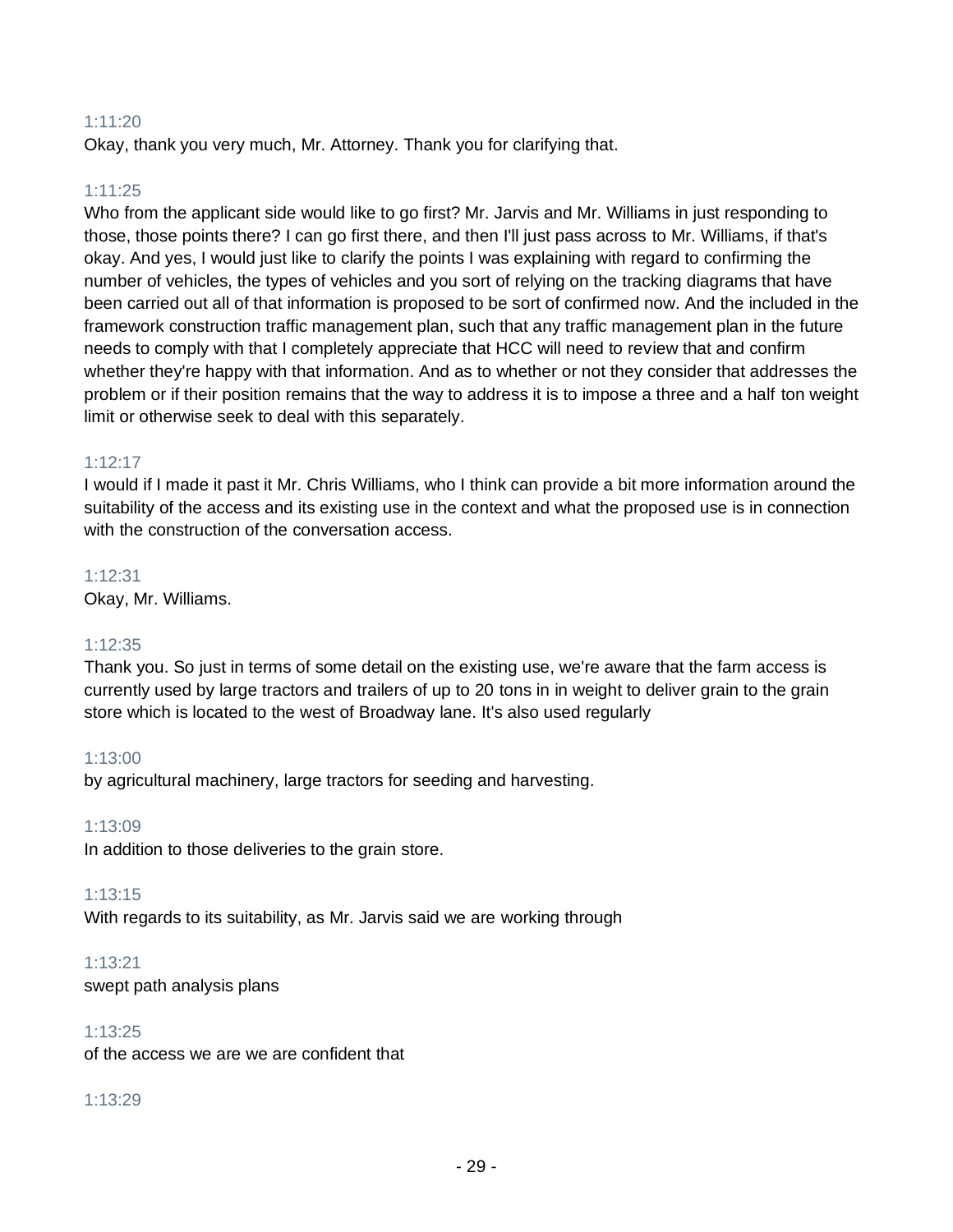large vehicles can gain access to in from the existing layout without any modification. However, we also do propose that a similar management strategy would be employed as to the overall site insofar that any HGVs in and out the site would be led

### 1:13:50

### with

# 1:13:52

vehicles in and out and the traffic marshals would be placed both south of the access junction and under the day lane, Broadway lane junction to effectively stop traffic

### 1:14:06

anytime when a vehicle were to enter or exit

### 1:14:10

the farm access. There's also no reason why the whole bit road layby couldn't be used in a similar way. So it is for the main site for vehicles to need to check in and then be escorted to site from there. Thank you.

1:14:26 Okay, thank you. Just

1:14:29 a quick point.

### 1:14:31

In terms of the information that's now being put together, as you said, the tracking for the access the existing use, and the number of vehicles coming forward.

### 1:14:42

believe Mr. Williams said there wasn't any assessment of this obviously the it fell out of the peak period.

### 1:14:50

Assessments just harken back to an earlier point on the agenda is this additional information. A simple technical note to the

### 1:15:00

supplementary transport assessment, or is this new environmental information to the environmental statement? Or what? How does this new information standard with respect to this examination, please

### 1:15:13

anticipate that it will be a technical note, sir.

### 1:15:17